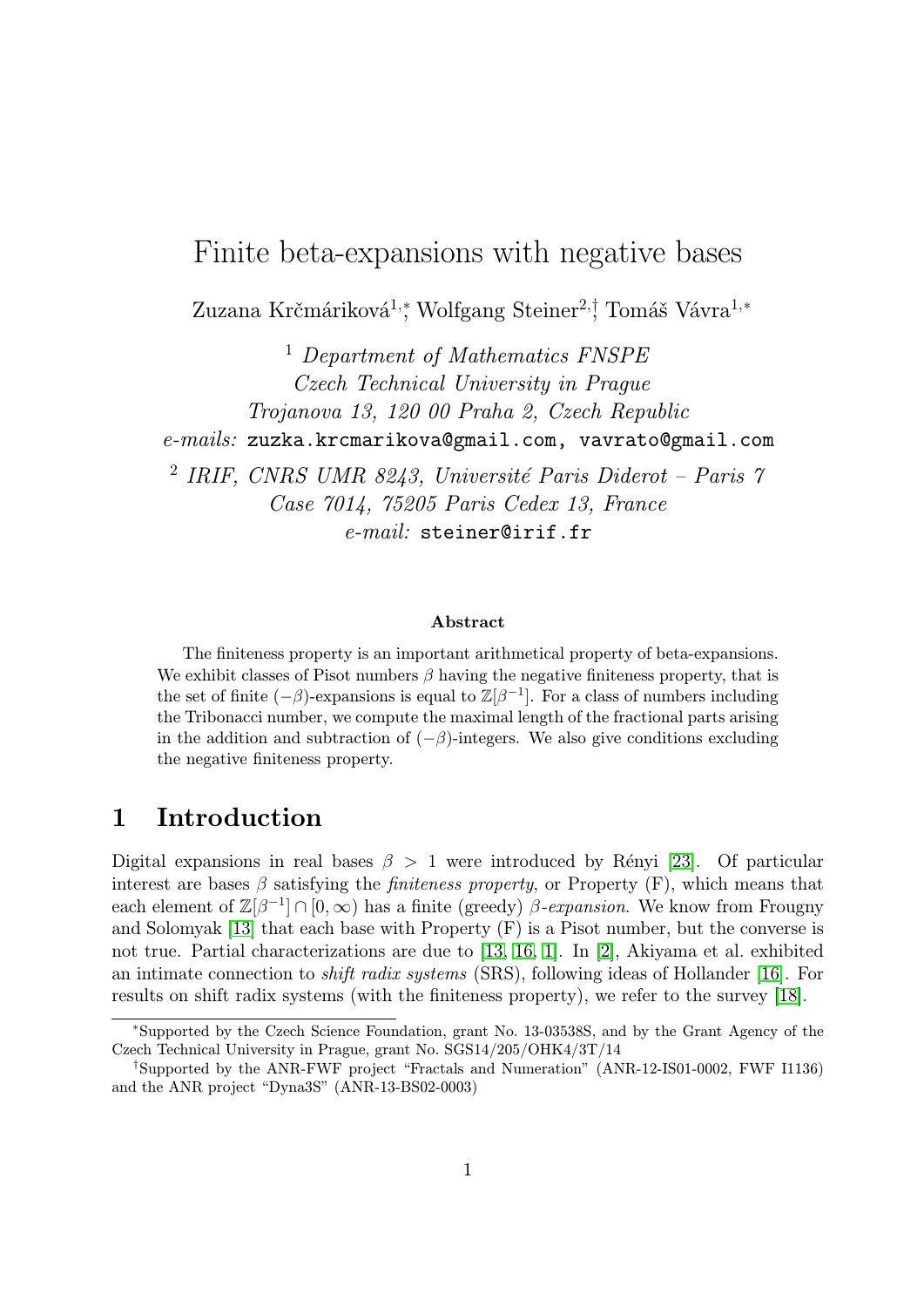Numeration systems with negative base  $-\beta < -1$ , or  $(-\beta)$ -expansions, received considerable attention since the paper [\[17\]](#page-16-3) of Ito and Sadahiro in 2009. They are given by the  $(-\beta)$ -transformation

$$
T_{-\beta} : [\ell_{\beta}, \ell_{\beta} + 1) \to [\ell_{\beta}, \ell_{\beta} + 1), \quad x \mapsto -\beta x - \lfloor -\beta x - \ell_{\beta} \rfloor, \quad \text{with } \ell_{\beta} = \frac{-\beta}{\beta + 1};
$$

see Section [2](#page-2-0) for details. Certain arithmetic aspects seem to be analogous to those for positive base systems [\[12,](#page-15-3) [20\]](#page-16-4), others are different, e.g., both negative and positive numbers have  $(-\beta)$ -expansions; for  $\beta < \frac{1+\sqrt{5}}{2}$  $\frac{2-\sqrt{5}}{2}$ , the only number with finite  $(-\beta)$ -expansion is 0. We say that  $\beta > 1$  has the *negative finiteness property*, or Property ( $-F$ ), if each element of  $\mathbb{Z}[\beta^{-1}]$  has a finite  $(-\beta)$ -expansion. By Dammak and Hbaib [\[10\]](#page-15-4), we know that  $\beta$  must be a Pisot number, as in the positive case. It was shown in [\[20\]](#page-16-4) that the Pisot roots of  $x^2 - mx + n$ , with positive integers  $m, n, m \geq n+2$ , satisfy the Property (-F). This gives a complete characterization for quadratic numbers, as  $\beta$  does not possess Property (−F) if  $\beta$  has a negative Galois conjugate, by [\[20\]](#page-16-4).

First, we give other simple criteria when  $\beta$  does not satisfy Property ( $-F$ ). Surprisingly, this happens when  $\ell_{\beta}$  has a finite (−β)-expansion, which is somewhat opposite to the positive case, where Property (F) implies that  $\beta$  is a simple Parry number.

<span id="page-1-0"></span>**Theorem 1.** If  $T_{-\beta}^k(\ell_\beta) = 0$  for some  $k \geq 1$ , or if  $\beta$  is the root of a polynomial  $p(x) \in \mathbb{Z}[x]$ with  $|p(-1)| = 1$ , then  $\beta$  does not possess Property (-F).

The main tool we use is a generalization of shift radix systems. We show that the  $(-\beta)$ -transformation is conjugated to a certain  $\alpha$ -SRS. Then we study properties of this dynamical system. We obtain a complete characterization for cubic Pisot units.

<span id="page-1-2"></span>**Theorem 2.** Let  $\beta > 1$  be a cubic Pisot unit with minimal polynomial  $x^3 - ax^2 + bx - c$ . Then β has Property  $(-F)$  if and only if  $c = 1$  and  $-1 \le b \le a$ ,  $|a| + |b| \ge 2$ .

Considering Pisot numbers of arbitrary degree, we have the following results.

<span id="page-1-3"></span>**Theorem 3.** Let  $\beta > 1$  be a root of  $x^d - mx^{d-1} - \cdots - mx - m$  for some positive integers d, m. Then β has Property  $(-F)$  if and only if  $d \in \{1, 3, 5\}.$ 

<span id="page-1-1"></span>**Theorem 4.** Let  $\beta > 1$  be a root of  $x^d - a_1 x^{d-1} + a_2 x^{d-2} + \cdots + (-1)^d a_d \in \mathbb{Z}[x]$  with  $a_i \geq 0$  for  $i = 1, \ldots, d$ , and  $a_1 \geq 2 + \sum_{i=2}^{d} a_i$ . Then  $\beta$  has Property  $(-F)$ .

These theorems are proved in Section [3.](#page-2-1) In Section [4,](#page-8-0) we give a precise bound on the number of fractional digits arising from addition and subtraction of  $(-\beta)$ -integers in case  $\beta > 1$  is a root of  $x^3 - mx^2 - mx - m$  for  $m \ge 1$ . This is based on an extension of shift radix systems. The corresponding numbers for  $\beta$ -integers have not been calculated yet, although they can be determined in a similar way.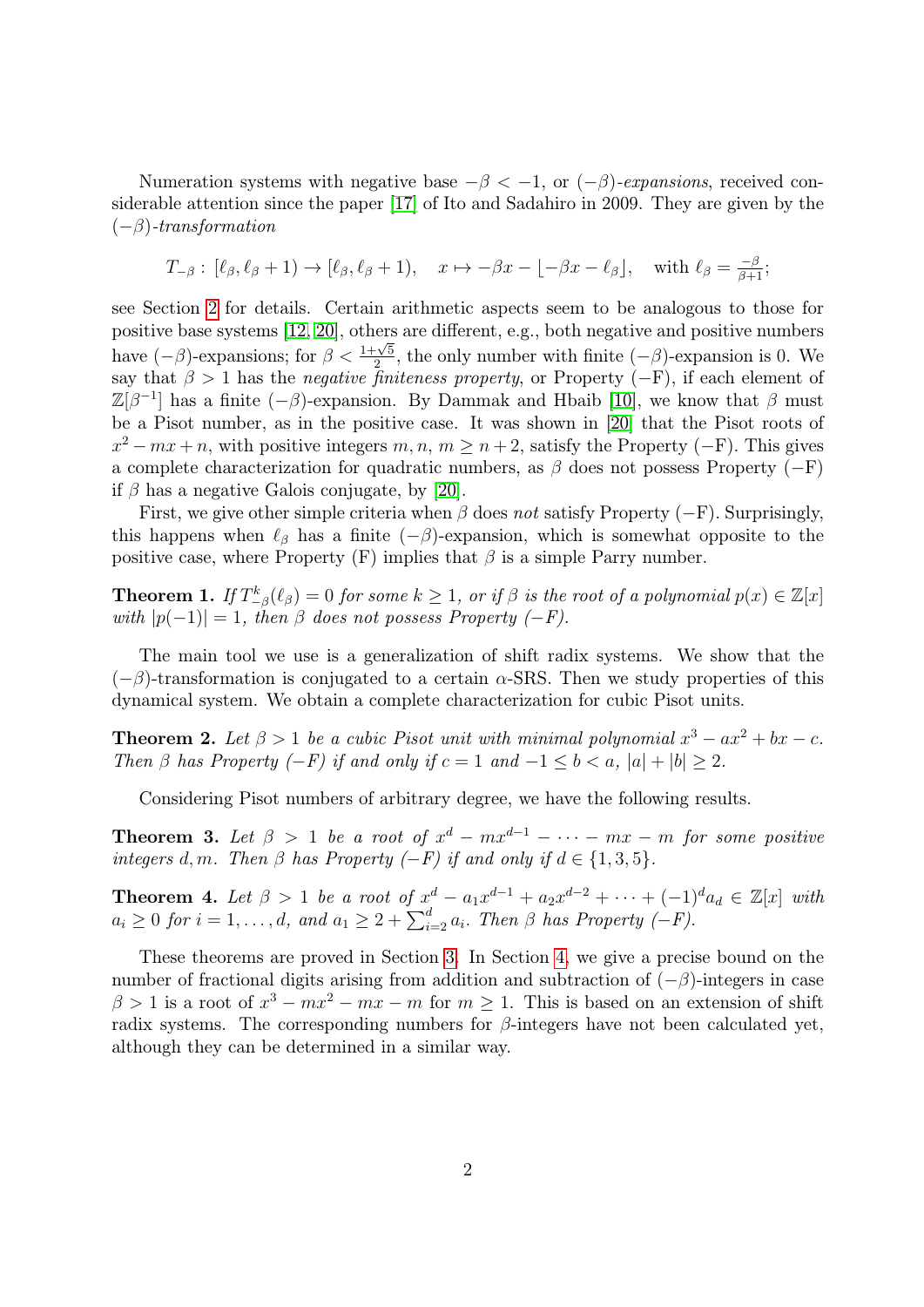## <span id="page-2-0"></span>2  $(-\beta)$ -expansions

For  $\beta > 1$ , any  $x \in [\ell_\beta, \ell_\beta + 1]$  has an expansion of the form

$$
x = \sum_{i=1}^{\infty} \frac{x_i}{(-\beta)^i} \quad \text{with} \quad x_i = \lfloor -\beta T_{-\beta}^{i-1}(x) - \ell_{\beta} \rfloor \text{ for all } i \ge 1.
$$

This gives the infinite word  $d_{-\beta}(x) = x_1x_2x_3\cdots \in \mathcal{A}^{\mathbb{N}}$  with  $\mathcal{A} = \{0, 1, \ldots, |\beta|\}$ . Since the base is negative, we can represent any  $x \in \mathbb{R}$  without the need of a minus sign. Indeed, let  $k \in \mathbb{N}$  be minimal such that  $\frac{x}{(-\beta)^k} \in (\ell_\beta, \ell_\beta + 1)$  and  $d_{-\beta}(\frac{x}{(-\beta)^k})$  $\frac{x}{(-\beta)^k}$  =  $x_1x_2x_3\cdots$ . Then the  $(-\beta)$ -expansion of x is defined as

$$
\langle x \rangle_{-\beta} = \begin{cases} x_1 \cdots x_{k-1} x_k \bullet x_{k+1} x_{k+2} \cdots & \text{if } k \ge 1, \\ 0 \bullet x_1 x_2 x_3 \cdots & \text{if } k = 0. \end{cases}
$$

Similarly to positive base numeration systems, the set of  $(-\beta)$ -integers can be defined using the notion of  $\langle x\rangle_{-\beta}$ , by

$$
\mathbb{Z}_{-\beta} = \{x \in \mathbb{R} : \langle x \rangle_{-\beta} = x_1 \cdots x_{k-1} x_k \bullet 0^{\omega}\} = \bigcup_{k \geq 0} (-\beta)^k T_{-\beta}^{-k}(0),
$$

where  $0^{\omega}$  is the infinite repetition of zeros. The set of numbers with finite  $(-\beta)$ -expansion is

$$
\operatorname{Fin}(-\beta) = \{x \in \mathbb{R} : \langle x \rangle_{-\beta} = x_1 \cdots x_{k-1} x_k \bullet x_{k+1} \cdots x_{k+n} 0^{\omega} \} = \bigcup_{n \geq 0} \frac{\mathbb{Z}_{-\beta}}{(-\beta)^n}.
$$

If  $\langle x \rangle_{-\beta} = x_1 \cdots x_{k-1}x_k \bullet x_{k+1} \cdots x_{k+n}0^{\omega}$  with  $x_{k+n} \neq 0$ , then  $f(x) = n$  denotes the length of the *fractional part* of x; if  $x \in \mathbb{Z}_{-\beta}$ , then  $f(x) = 0$ .

#### <span id="page-2-1"></span>3 Finiteness

In this section, we discuss the Property  $(-F)$  for several classes of Pisot numbers  $\beta$ . Note that Fin(- $\beta$ ) is a subset of  $\mathbb{Z}[\beta^{-1}]$  since  $\beta$  is an algebraic integer, hence Property (-F) means that  $\text{Fin}(-\beta) = \mathbb{Z}[\beta^{-1}]$ , i.e.,  $\text{Fin}(-\beta)$  is a ring. We start by showing that bases  $\beta$ satisfying  $d_{-\beta}(\ell_{\beta}) = d_1 d_2 \dots d_k 0^{\omega}$ , which can be considered as analogs to simple Parry numbers, do not possess Property  $(-F)$ . This was conjectured in [\[19\]](#page-16-5) and supported by the fact that  $d_{-\beta}(\ell_{\beta}) = d_1 d_2 \dots d_k 0^{\omega}$  with  $d_1 \geq d_j + 2$  for all  $2 \leq j \leq k$  implies that  $d_{-\beta}(\beta-1-d_1) = (d_2+1)(d_3+1)\cdots(d_k+1)1^{\omega}$ . However, the assumption  $d_1 \geq d_j+2$  is not necessary for showing that Property  $(-F)$  does not hold.

We also prove that a base with Property  $(-F)$  cannot be the root of a polynomial of the form  $a_0x^d + a_1x^{d-1} + \cdots + a_d$  with  $\left| \sum_{i=0}^d (-1)^i a_i \right| = 1$ .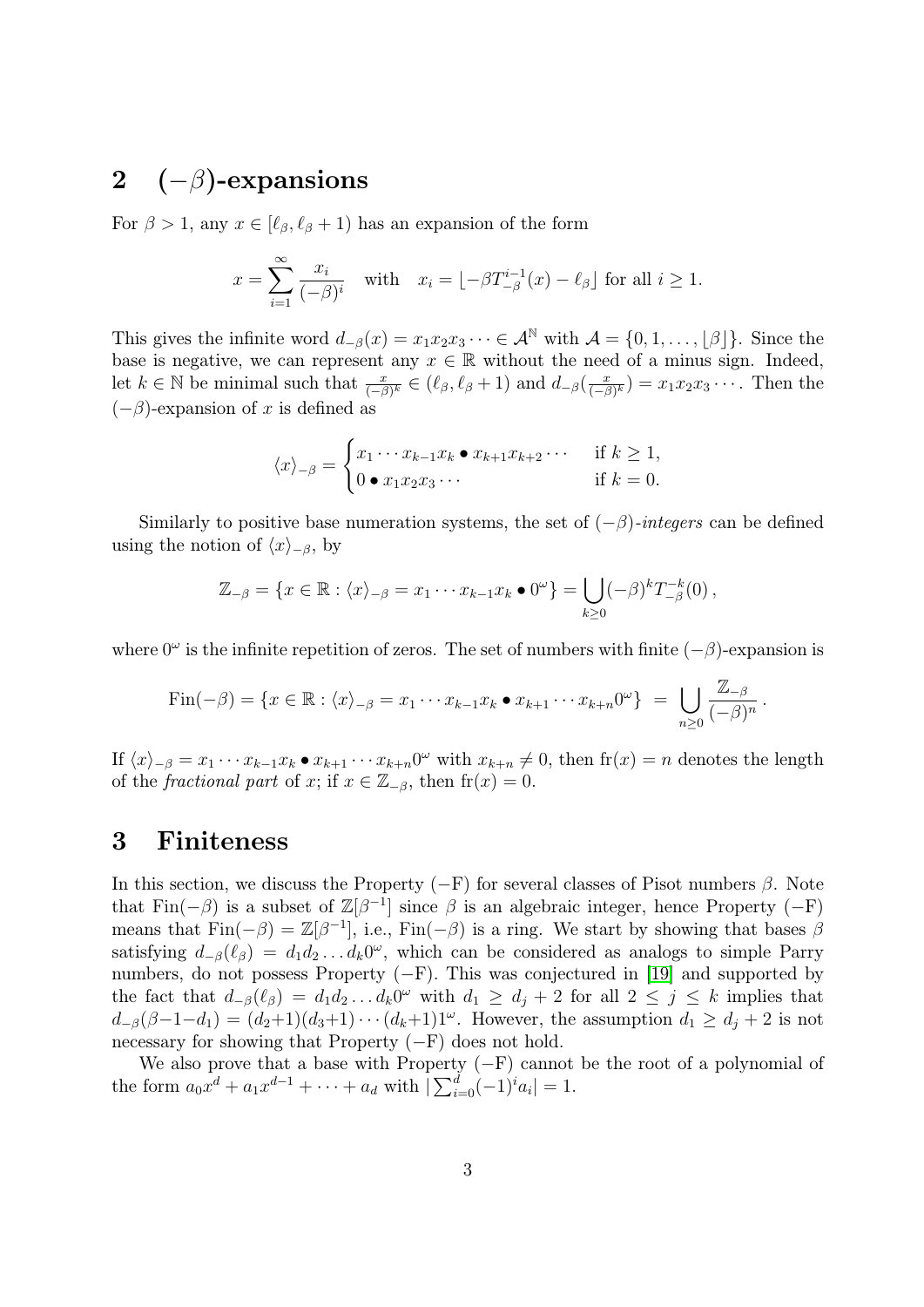*Proof of Theorem [1.](#page-1-0)* If  $T_{-\beta}^k(\ell_\beta) = 0$ , i.e.,  $d_{-\beta}(\ell_\beta) = d_1 d_2 \dots d_k 0^\omega$ , then we have

$$
\frac{-\beta}{\beta+1} = \frac{d_1}{-\beta} + \frac{d_2}{(-\beta)^2} + \dots + \frac{d_k}{(-\beta)^k}
$$

and thus  $\frac{-1}{\beta+1} \in \mathbb{Z}[\beta^{-1}]$ . However, we have  $\frac{-1}{\beta+1} \notin \text{Fin}(-\beta)$  since  $T_{-\beta}(\frac{-1}{\beta+1}) = \frac{-1}{\beta+1}$ , i.e.,  $d_{-\beta}(\frac{-1}{\beta+1}) = 1^{\omega}$ . Hence  $\beta$  does not possess Property (-F). If  $p(\beta) = 0$  with  $|p(-1)| = 1$ , then write

$$
p(x - 1) = xf(x) + p(-1),
$$

with  $f(x) \in \mathbb{Z}[x]$ . Then we have  $\frac{1}{\beta+1} = |f(\beta+1)| \in \mathbb{Z}[\beta]$  and thus  $\frac{-(-\beta)^{-j}}{\beta+1} \in \mathbb{Z}[\beta^{-1}]$  for some  $j \geq 0$ . Now,  $d_{-\beta}(\frac{-(\beta)^{-j}}{\beta+1}) = 0^j 1^\omega$  implies that  $\beta$  does not have the Property (-F).

The main tool we will be using in the rest of the paper are  $\alpha$ -shift radix systems. An  $\alpha$ -SRS is a dynamical system acting on  $\mathbb{Z}^d$  in the following way. For  $\alpha \in \mathbb{R}$ ,  $\mathbf{r} =$  $(r_0, r_1, \ldots, r_{d-1}) \in \mathbb{R}^d$ , and  $\mathbf{z} = (z_0, z_1, \ldots, z_{d-1}) \in \mathbb{Z}^d$ , let  $\tau_{\mathbf{r}, \alpha}$  be defined as

$$
\tau_{\mathbf{r},\alpha}(z_0,z_1,\ldots,z_{d-1})=(z_1,\ldots,z_{d-1},z_d),
$$

where  $z_d$  is the unique integer satisfying

$$
0 \le r_0 z_0 + r_1 z_1 + \dots + r_{d-1} z_{d-1} + z_d + \alpha < 1. \tag{1}
$$

Alternatively, we can say that

$$
\tau_{\mathbf{r},\alpha}(z_0,z_1,\ldots,z_{d-1})=(z_1,\ldots,z_{d-1},-\lfloor \mathbf{rz}+\alpha\rfloor),
$$

where **rz** stands for the scalar product.

The usefulness of  $\alpha$ -SRS with  $\alpha = 0$  for the study of finiteness of  $\beta$ -expansions was first shown by Hollander in his thesis [\[16\]](#page-16-1). His approach was later formalized in [\[2\]](#page-15-2) where the case  $\alpha = 0$  was extensively studied. The symmetric case with  $\alpha = \frac{1}{2}$  was then studied in [\[4\]](#page-15-5). Finally, general  $\alpha$ -SRS were considered by Surer [\[24\]](#page-16-6).

We say that  $\tau_{\mathbf{r},\alpha}$  has the finiteness property if for each  $\mathbf{z} \in \mathbb{Z}^d$  there exists  $k \in \mathbb{N}$  such that  $\tau_{\mathbf{r},\alpha}^k(\mathbf{z}) = \mathbf{0}$ . The finiteness property of  $\tau_{\mathbf{r},\alpha}$  is closely related to the Property (-F), thus it is desirable to study the set

$$
\mathcal{D}_{d,\alpha}^0 = \{ \mathbf{r} \in \mathbb{R}^d : \forall \mathbf{z} \in \mathbb{Z}^d, \exists k, \tau_{\mathbf{r},\alpha}^k(\mathbf{z}) = \mathbf{0} \}.
$$

The following proposition shows the link between  $(-\beta)$ -expansions and  $\alpha$ -SRS.

<span id="page-3-0"></span>**Proposition 5.** Let  $\beta > 1$  be an algebraic integer with minimal polynomial  $x^d + a_1 x^{d-1} +$  $\cdots + a_{d-1}x + a_d$ . Set  $\alpha = \frac{\beta}{\beta+1}$  and let  $(r_0, r_1, \ldots, r_{d-2}) \in \mathbb{R}^{d-1}$  be such that

$$
x^{d} + (-1)a_{1}x^{d-1} + \cdots + (-1)^{d}a_{d} = (x + \beta)(x^{d-1} + r_{d-2}x^{d-2} + \cdots + r_{1}x + r_{0}),
$$
  
*i.e.*,  $r_{i} = (-1)^{d-i} \left( \frac{a_{d-i}}{\beta} + \cdots + \frac{a_{d}}{\beta^{i+1}} \right)$  for  $i = 0, 1, ..., d-2$ .

Then  $\beta$  has Property  $(-F)$  if and only if  $(r_0, r_1, \ldots, r_{d-2}) \in \mathcal{D}^0_{d-1,\alpha}$ .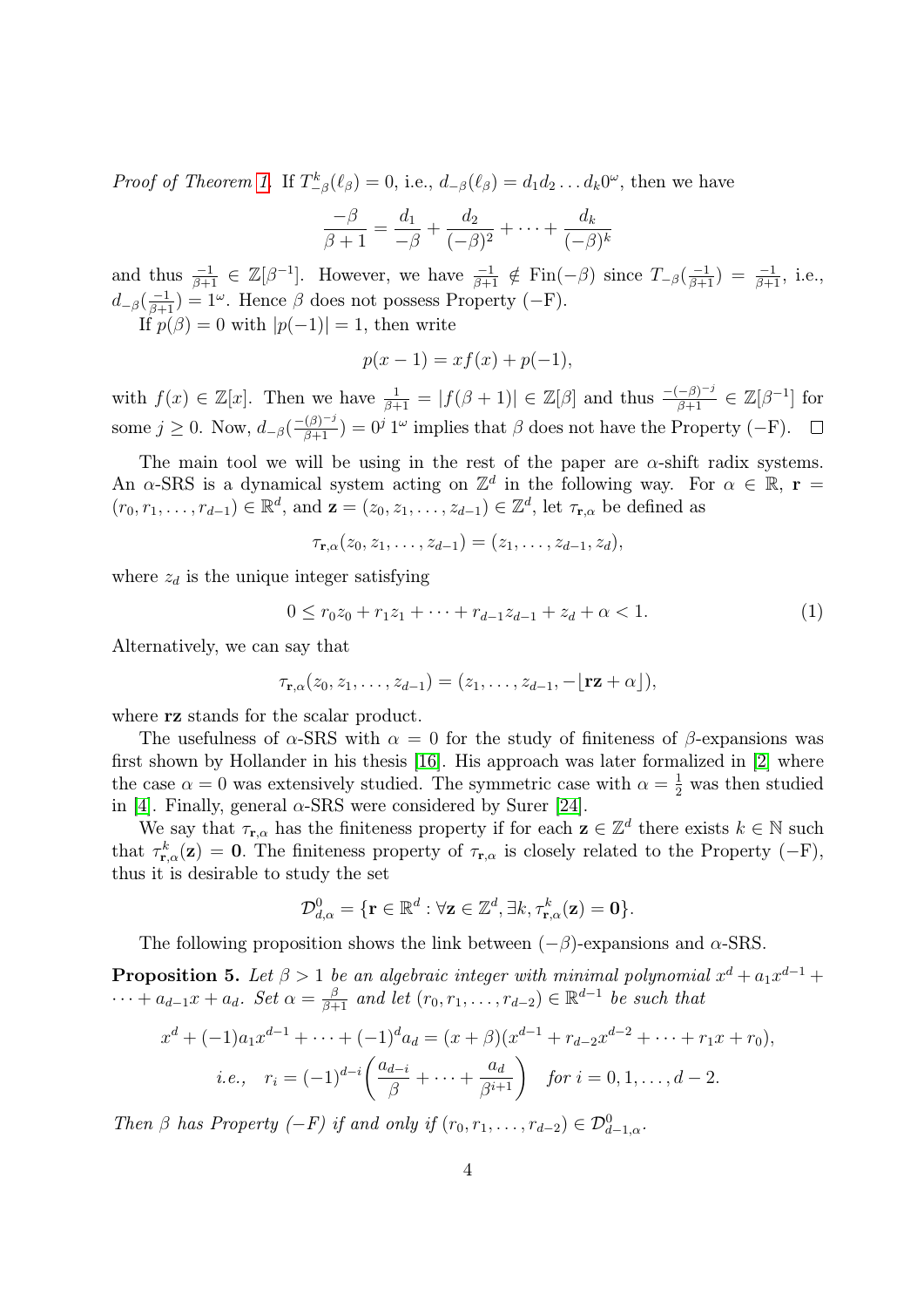*Proof.* Let  $\mathbf{r} = (r_0, r_1, \ldots, r_{d-2})$ . First we show that for  $\phi : \mathbf{z} \mapsto \mathbf{r}\mathbf{z} - |\mathbf{r}\mathbf{z} + \alpha|$  the following commutation diagram holds, i.e., the systems  $(\tau_{\mathbf{r},\alpha}, \mathbb{Z}^{d-1})$  and  $(T_{-\beta}, \mathbb{Z}[\beta] \cap [\ell_\beta, \ell_\beta + 1))$  are conjugated.

$$
\mathbb{Z}^{d-1} \longrightarrow \mathbb{Z}^{d-1}
$$
  

$$
\downarrow \phi \qquad \qquad \downarrow \phi
$$
  

$$
\mathbb{Z}[\beta] \cap [\ell_{\beta}, \ell_{\beta} + 1) \xrightarrow{T_{-\beta}} \mathbb{Z}[\beta] \cap [\ell_{\beta}, \ell_{\beta} + 1)
$$

Since  $r_i = (-1)^{d-i-1} (\beta^{d-i-1} + a_1 \beta^{d-i-2} + \cdots + a_{d-i-1})$  for  $0 \le i \le d-2$ , the set  $\{r_i :$  $0 \leq i < d$  with  $r_{d-1} = 1$  forms a basis of  $\mathbb{Z}[\beta]$ , hence  $\phi$  is a bijection. Moreover, we have  $-\beta r_i = r_{i-1} + c_i$  with  $c_i \in \mathbb{Z}$  and  $r_{-1} = 0$ . For  $z = (z_0, z_1, \ldots, z_{d-2})$ , we have  $\phi(\mathbf{z}) = \sum_{i=0}^{d-1} r_i z_i$  with  $z_{d-1} = -\lfloor \mathbf{r} \mathbf{z} + \alpha \rfloor$ , thus

$$
T_{-\beta}(\phi(\mathbf{z})) = -\beta \phi(\mathbf{z}) + n = \sum_{i=1}^{d-1} r_{i-1} z_i + n' = \phi(z_1, \dots, z_{d-2}, z_{d-1}) = \phi(\tau_{\mathbf{r}, \alpha}(\mathbf{z})),
$$

where *n* and *n'* are integers; for the third equality, we have used that  $T_{-\beta}(\phi(\mathbf{z})) \in [\ell_\beta, \ell_\beta+1)$ .

Therefore, we have  $\mathbf{r} \in \mathcal{D}_{d-1,\alpha}^0$  if and only if for each  $x \in \mathbb{Z}[\beta] \cap [\ell_\beta, \ell_\beta + 1)$  there exists  $k \geq 0$  such that  $T_{-\beta}^k(x) = 0$ . Since for each  $x \in \mathbb{Z}[\beta^{-1}] \cap [\ell_\beta, \ell_\beta + 1)$  we have  $T_{-\beta}^n(x) \in \mathbb{Z}[\beta]$ for some  $n \in \mathbb{N}$ , Property  $(-F)$  is equivalent to  $\mathbf{r} \in \mathcal{D}^0_{d-1,\alpha}$ .  $\Box$ 

Thus the problem of finiteness of  $(-\beta)$ -expansions can be interpreted as the problem of finiteness of the corresponding  $\alpha$ -SRS. This problem is often decidable by checking the finiteness of  $\alpha$ -SRS expansions of a certain subset of  $\mathbb{Z}^d$ . A set of witnesses of  $\mathbf{r} \in \mathbb{R}^d$  is a set  $\mathcal{V} \subset \mathbb{Z}^d$  that satisfies

- 1.  $\pm \mathbf{e}_i \in \mathcal{V}$  where  $\mathbf{e}_i$  denotes the standard basis of  $\mathbb{R}^d$ ,
- 2. if  $z \in \mathcal{V}$ , then  $\tau_{r,0}(z)$ ,  $-\tau_{r,0}(-z) \in \mathcal{V}$ .

The following proposition is due to Surer [\[24\]](#page-16-6) and Brunotte [\[7\]](#page-15-6).

**Proposition 6.** Let  $\alpha \in [0,1)$  and  $\mathbf{r} \in \mathbb{R}^d$ . Then  $\mathbf{r} \in \mathcal{D}^0_{d,\alpha}$  if and only if there exists a set of witnesses that does not contain nonzero periodic elements of  $\tau_{\mathbf{r} \cdot \alpha}$ .

Sets of witnesses for several classes of  $\mathbf{r} \in \mathbb{R}^d$  were derived in [\[3\]](#page-15-7). Exploiting their explicit form, several regions of finiteness can be determined; see in particular [\[3,](#page-15-7) Theorems 3.3– 3.5. An  $\alpha$ -SRS analogy of some of those regions was given by Brunotte [\[7\]](#page-15-6). Brunotte's result, however, is unsuitable for our purposes. The next proposition gives several regions of finiteness of  $\alpha$ -SRS.

<span id="page-4-0"></span>**Proposition 7.** Let  $\mathbf{r} = (r_0, r_1, \dots, r_{d-1}) \in \mathbb{R}^d$  and  $\alpha \in [0, 1)$ .

- 1. If  $\sum_{i=0}^{d-1} |r_i| \leq \alpha$  and  $\sum_{r_i < 0} r_i > \alpha 1$ , then  $\mathbf{r} \in \mathcal{D}^0_{d,\alpha}$ .
- 2. If  $0 \le r_0 \le r_1 \le \cdots \le r_{d-1} \le \alpha$ , then  $\mathbf{r} \in \mathcal{D}_{d,\alpha}^0$ .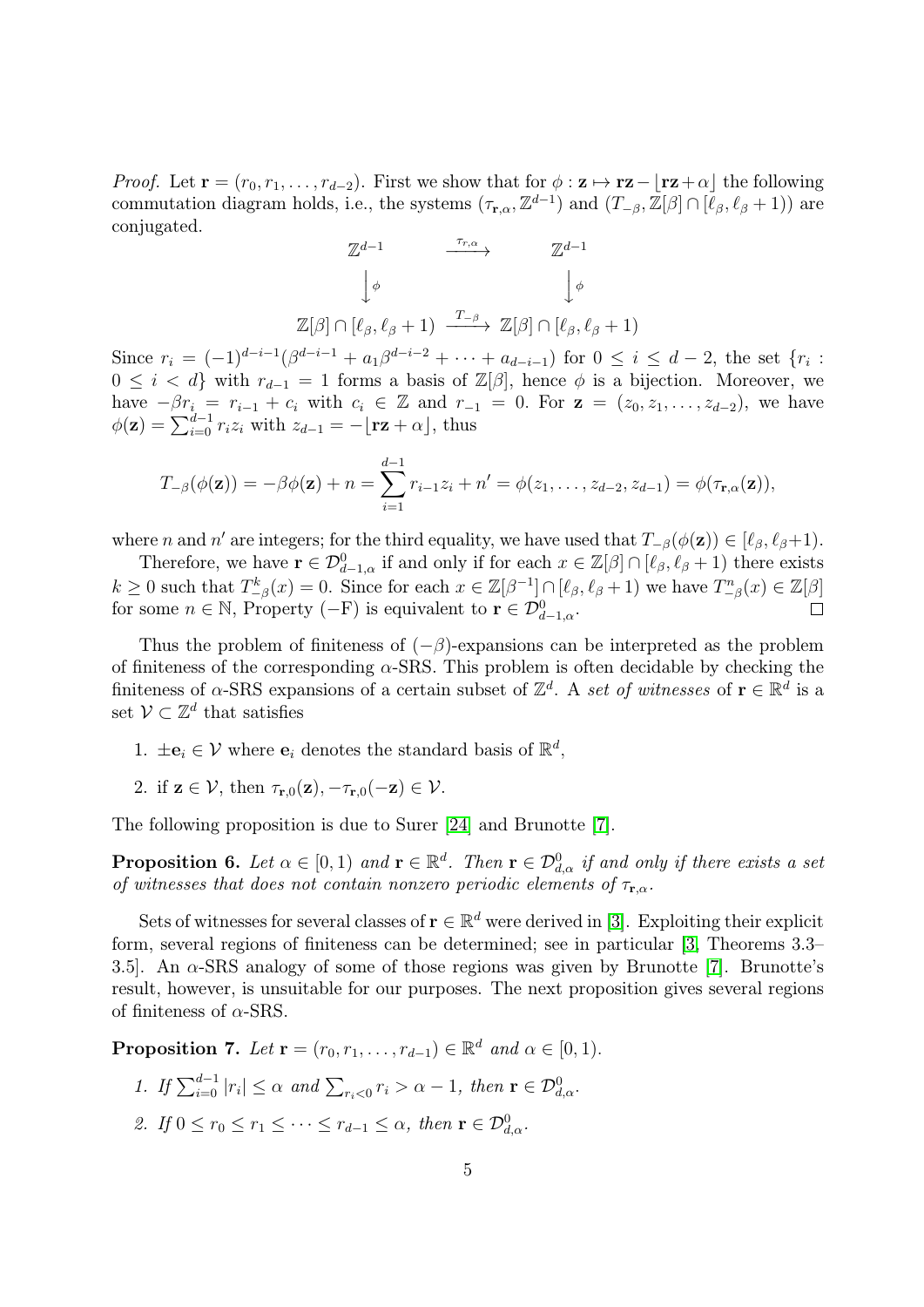3. If  $\sum_{i=0}^{d-1} |r_i| \leq \alpha$  and  $r_i < 0$  for exactly one index  $i = d - k$ , then  $\mathbf{r} \in \mathcal{D}_{d,\alpha}^0$  if and only if

<span id="page-5-0"></span>
$$
\sum_{1 \le j \le d/k} r_{d-jk} > \alpha - 1. \tag{2}
$$

- *Proof.* 1. The set  $V = \{-1, 0, 1\}^d$  is closed under  $\tau_{r,0}(z)$  and  $-\tau_{r,0}(-z)$ , hence it is a set of witnesses. For any  $z \in V$  we have  $|rz| \leq \alpha$ , thus  $|rz + \alpha| \in \{0, 1\}.$ Hence any periodic point of  $\tau_{\mathbf{r},\alpha}$  is in  $\{0,-1\}^d$ . For  $\mathbf{z} \in \{0,-1\}^d$  we have  $\mathbf{r}\mathbf{z} + \alpha \leq \mathbf{z}$  $-\sum_{r_j<0} r_j+\alpha<1$ . Therefore  $\lfloor r\mathbf{z}+\alpha\rfloor=0$ , so the only period is the trivial one.
	- 2. In this case we take as a set of witnesses the elements of  $\{-1,0,1\}^d$  with alternating signs, i.e.,  $z_i z_j \leq 0$  for any pair of indices  $i < j$  such that  $z_k = 0$  for each  $i < k < j$ . For any  $z \in V$  we have again  $|rz| \leq \alpha$ , thus  $[rz + \alpha] \in \{0, 1\}$  and  $\tau_{r,\alpha}(z) \in V$ . Therefore, we have  $\tau_{\mathbf{r},\alpha}^n(\mathbf{z}) = (-1,0,\ldots,0)$  for some  $n \geq 0$ , hence  $\tau_{\mathbf{r},\alpha}^{n+1}(\mathbf{z}) = \mathbf{0}$ .
	- 3. In this case we have  $\mathcal{V} = \{-1,0,1\}^d$ . As above, all periodic points of  $\tau_{\mathbf{r},\alpha}$  are in  $\{0,-1\}^d$ . If  $\mathbf{z} = (z_0, z_1, \ldots, z_{d-1})$  is a periodic point with  $z_d = -\lfloor \mathbf{rz} + \alpha \rfloor = -1$ , then we must have  $z_{d-k} = -1$ , and consequently  $z_{d-jk} = -1$  for all  $1 \le j \le d/k$ . Then  $z_d = -1$  also implies that  $-\sum_{1 \leq j \leq d/k} r_{d-jk} + \alpha \geq 1$ , i.e., [\(2\)](#page-5-0) does not hold. On the other hand, if [\(2\)](#page-5-0) holds, then the vector  $(z_0, z_1, \ldots, z_{d-1})$  with  $z_{d-jk} = -1$  for  $1 \leq j \leq d/k$ ,  $z_i = 0$  otherwise, is a periodic point of  $\tau_{\mathbf{r},\alpha}$ .  $\Box$

Next we prove Property  $(-F)$  when  $\beta$  is a root of a polynomial with alternating coefficients, where the second highest coefficient is dominant.

*Proof of Theorem [4.](#page-1-1)* Let  $\beta > 1$  be a root of  $p(x) = x^d - a_1 x^{d-1} + a_2 x^{d-2} + \cdots + (-1)^d a_d \in$  $\mathbb{Z}[x]$  with  $a_i \geq 0$  for  $i = 1, ..., d$ , and  $a_1 \geq 2 + \sum_{i=2}^d a_i$ . As  $\frac{d}{dx}(p(x)x^{-d}) \geq \frac{a_1}{x^2} - \frac{a_1 - 2}{x^3} > 0$ for  $x > 1$ , the polynomial  $p(x)$  has a unique root  $\beta > 1$ , and we have  $\beta > a_1 - 1$  since  $p(a_1 - 1) \leq -(a_1 - 1)^{d-1} + (a_1 - 2)(a_1 - 1)^{d-2} < 0$ . By Proposition [5,](#page-3-0) Property (-F) holds if and only if  $(r_0, r_1, \ldots, r_{d-2}) \in \mathcal{D}_{d-1,\alpha}^0$ , with  $r_i = a_{d-i}\beta^{-1} - a_{d-i+1}\beta^{-2} + a_{d-i+2}\beta^{-3} - \cdots$  $(-1)^{d-i}a_d\beta^{-d+i-1}$ . We have

$$
-\sum_{r_i<0}r_i \le \frac{a_1-2}{\beta^2} + \frac{a_1-2}{\beta^4} + \dots + \frac{a_1-2}{\beta^2 \lceil d/2 \rceil - 2} \le \frac{a_1-2}{\beta^2 - 1} < \frac{1}{\beta+1}
$$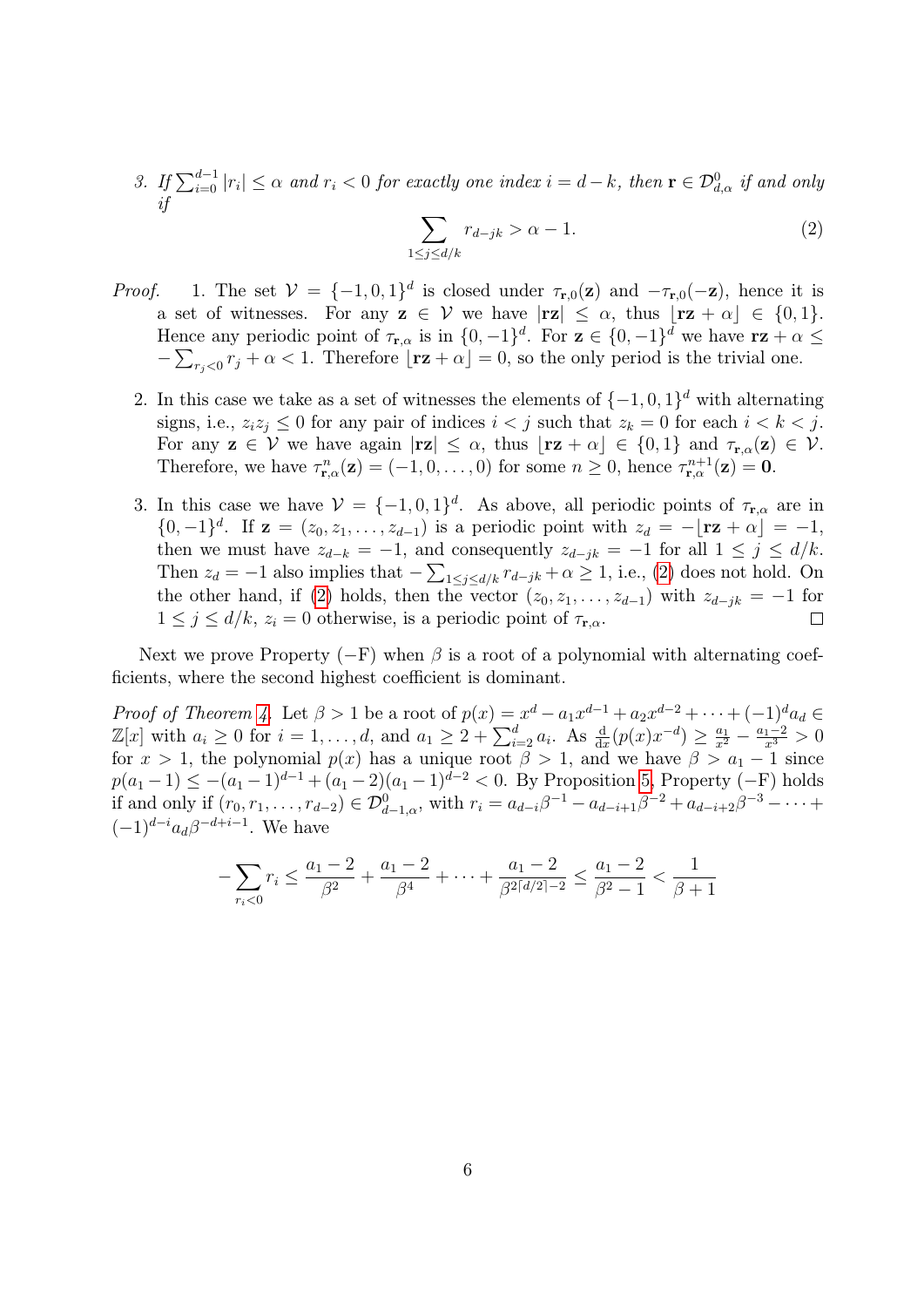and

$$
\frac{\beta+1}{\beta} \sum_{i=0}^{d-1} |r_i| \le \frac{\beta+1}{\beta} \left( \frac{a_2 + \dots + a_d}{\beta} + \frac{a_3 + \dots + a_d}{\beta^2} + \dots + \frac{a_d}{\beta^{d-1}} \right)
$$
  
\n
$$
= \frac{a_2 + \dots + a_d}{\beta} + \frac{a_2 + 2a_3 + \dots + 2a_d}{\beta^2} + \frac{a_3 + 2a_4 + \dots + 2a_d}{\beta^3} + \dots + \frac{a_{d-1} + 2a_d}{\beta^{d-1}} + \frac{a_d}{\beta^d}
$$
  
\n
$$
\le \frac{a_1 - 2}{\beta} + \frac{2(a_1 - 2) - a_2}{\beta^2} + \frac{2(a_1 - a_2 - 2) - a_3}{\beta^3} + \dots + \frac{2(a_1 - a_2 - \dots - a_{d-1} - 2) - a_d}{\beta^d}
$$
  
\n
$$
\le 1 - 2\left(\frac{1}{\beta} - \frac{a_1 - 2}{\beta^2} - \frac{a_1 - a_2 - 2}{\beta^3} - \dots - \frac{a_1 - a_2 - \dots - a_{d-1} - 2}{\beta^d}\right)
$$
  
\n
$$
\le 1 - \frac{2}{\beta} \left(1 - \frac{a_1 - 2}{\beta - 1}\right) < 1.
$$

Therefore, item 1 of Proposition [7](#page-4-0) gives that Property  $(-F)$  holds.

Now we can classify the cubic Pisot units with Property  $(-F)$ . The following description of cubic Pisot numbers in terms of the coefficients of the minimal polynomial is due to Akiyama [\[1,](#page-15-1) Lemma 1].

 $\Box$ 

<span id="page-6-0"></span>**Lemma 8.** A number  $\beta > 1$  with minimal polynomial  $x^3 - ax^2 + bx - c$  is Pisot if and only if

$$
|b+1| < a+c \quad \text{and} \quad b+c^2 < \text{sgn}(c)(1+ac).
$$

*Proof of Theorem [2.](#page-1-2)* Let  $\beta > 1$  be a cubic Pisot unit with minimal polynomial  $x^3 - ax^2 +$  $bx - c$ . If  $c = -1$ , then  $\beta$  has a negative conjugate, which contradicts Property (-F) by [\[20\]](#page-16-4). Therefore, we assume in the following that  $c = 1$ . Then from Lemma [8](#page-6-0) we have that  $-a-1 \leq b < a$ . By Proposition [5,](#page-3-0) Property (-F) holds if and only if  $(r_0, r_1) \in \mathcal{D}_{2,\alpha}^0$ , with  $(r_0, r_1) = (\frac{1}{\beta}, \frac{b}{\beta} - \frac{1}{\beta^2})$  and  $\alpha = \frac{\beta}{\beta+1}$ . We distinguish five cases for the value of b.

- 1.  $b = 0$ : If  $a \ge 2$ , then we have  $|r_0| + |r_1| = \frac{1}{\beta} + \frac{1}{\beta^2} < \alpha$  and  $r_0 + r_1 > 0 > \alpha 1$ , so we apply item 3 of Proposition [7.](#page-4-0) If  $a = 1$ , then we have  $T_{-\beta}^{-1}$  $\int_{-\beta}^{-1}(0) = \{0\}$  as  $\beta < \frac{1+\sqrt{5}}{2}$  $\frac{-\sqrt{5}}{2}$ thus  $\text{Fin}(-\beta) = \{0\}.$
- 2.  $b = -1$ : If  $a \ge 1$ , then  $r_0 + r_1 = -\frac{1}{\beta^2} > \frac{-1}{\beta+1} = \alpha 1$ . If  $a \ge 3$ , then we also have  $|r_0| + |r_1| < \alpha$  and use item 3 of Proposition [7.](#page-4-0) If  $a = 2$ , then  $r_0 \approx 0.39$ ,  $r_1 \approx -0.55$ ,  $\alpha \approx 0.72$ ,  $\{-1,0,1\}^2$  is a set of witnesses, and Property  $(-F)$  holds because  $\tau_{r,\alpha}$  acts on this set in the following way:

$$
(-1,1) \mapsto (1,1) \mapsto (1,0) \mapsto (0,-1) \mapsto (-1,-1) \mapsto (-1,0) \mapsto (0,0),
$$
  

$$
(0,1) \mapsto (1,0), (1,-1) \mapsto (-1,-1).
$$

For  $a = 1$ , we refer to Theorem [3,](#page-1-3) which is proved below. If  $a = 0$ , then  $\beta < \frac{1+\sqrt{5}}{2}$ 2 and thus  $\text{Fin}(-\beta) = \{0\}.$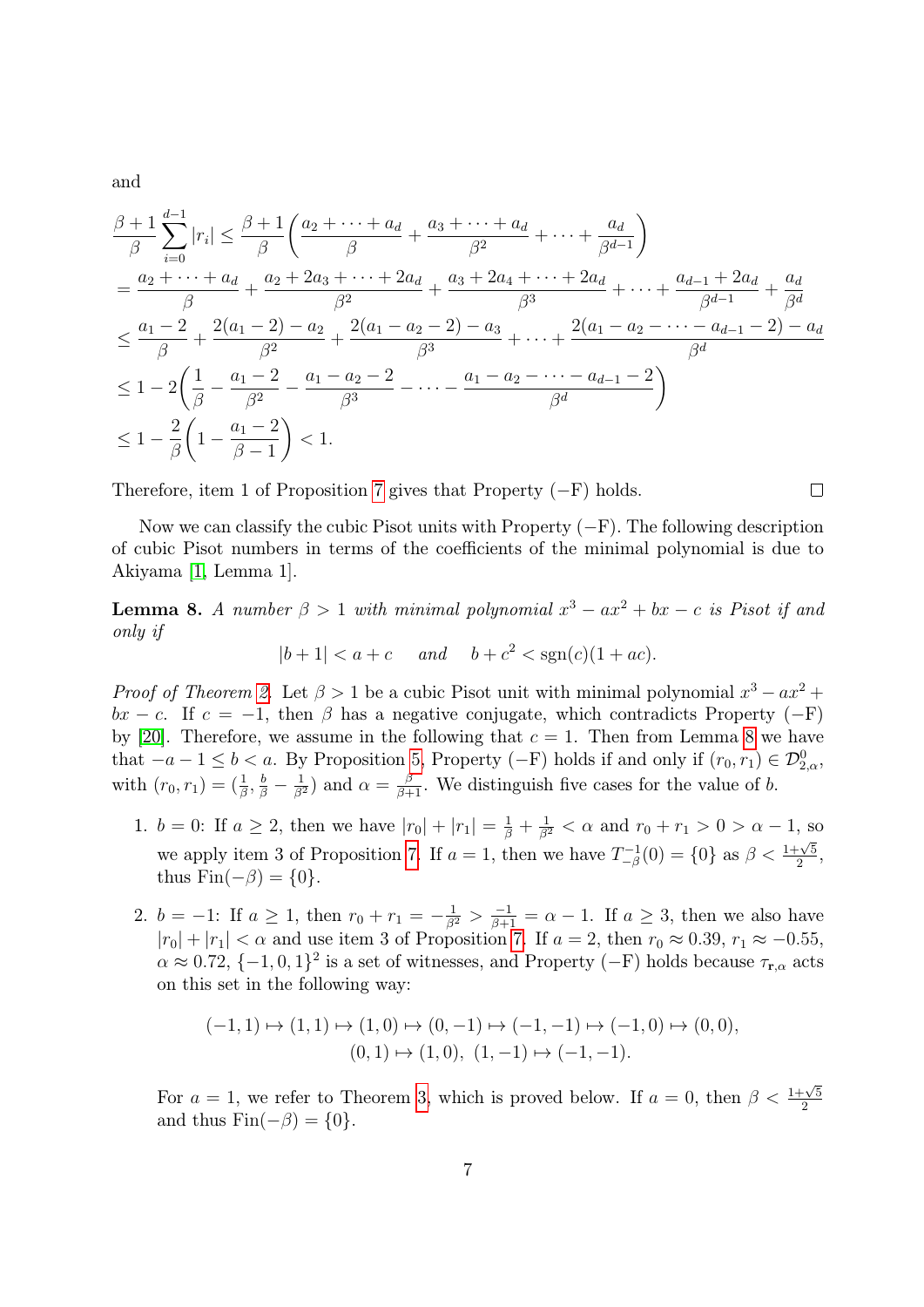- 3.  $1 \leq b \leq a-2$ : For  $b \geq 2$ , we have  $0 < r_0 < r_1 < \alpha$  and thus  $(r_0, r_1) \in \mathcal{D}_{2,\alpha}^0$  by item 2 of Proposition [7.](#page-4-0) If  $b = 1$ , then we can use item 1 of Proposition [7](#page-4-0) because  $r_0, r_1 > 0$ and  $r_0 + r_1 < \alpha$ .
- 4.  $1 \leq b = a 1$ : We have  $\beta = b + \frac{1}{\beta(\beta 1)}$ . For  $b \geq 3$ , we have  $0 < r_0 < \alpha < r_1 < 1$ , the set  $\{-1,0,1\}^2 \setminus \{(1,1),(-1,-1)\}$  is a set of witnesses, and  $\tau_{\mathbf{r},\alpha}$  acts on this set by

$$
(1,0) \mapsto (0,-1) \mapsto (-1,1) \mapsto (1,-1) \mapsto (-1,0) \mapsto (0,0), \quad (0,1) \mapsto (1,-1),
$$

thus Property (−F) holds. If  $b = 2$ , then  $0 < r_0 < r_1 < \alpha$  and we can use item 2 of Proposition [7.](#page-4-0) If  $b = 1$ , then  $r_0 \approx 0.57$ ,  $r_1 \approx 0.25$ ,  $\alpha \approx 0.64$ , thus  $\{-1, 0, 1\}^2$  is a set of witnesses, with

$$
(-1,-1) \mapsto (-1,1) \mapsto (1,0) \mapsto (0,-1) \mapsto (-1,0) \mapsto (0,0),
$$
  

$$
(0,1) \mapsto (1,0), (1,1) \mapsto (1,-1) \mapsto (-1,0).
$$

5.  $-a-1 \le b \le -2$ : We have  $-r_0-r_1+\alpha = \frac{-b-1}{\beta} + \frac{1}{\beta^2} + \frac{\beta}{\beta+1} > 1$ , thus  $\tau_{\mathbf{r},\alpha}(-1,-1) =$  $(-1, -1)$ , hence  $(r_0, r_1) \notin \mathcal{D}_{2,\alpha}^0$ .

 $\Box$ 

Therefore,  $\beta$  has Property (-F) if and only if  $-1 \leq b < a$ ,  $|a| + |b| \geq 2$ .

Finally, we study generalized d-bonacci numbers.

*Proof of Theorem [3.](#page-1-3)* Let  $\beta > 1$  be a root of  $x^d - mx^{d-1} - \cdots - mx - m$  with  $d, m \in \mathbb{N}$ .

If  $d = 1$  (and  $m \ge 2$ ), then  $\beta$  is an integer, and Property (-F) follows from  $\mathbb{Z}_{-\beta} = \mathbb{Z}$ ; see e.g. [\[20\]](#page-16-4).

If  $d = 3$ , then  $\mathbf{r} = (\frac{m}{\beta}, -\frac{m}{\beta} - \frac{m}{\beta^2})$ ,  $0 < r_0 < \alpha < -r_1 < 1$ , with  $\alpha = \frac{\beta}{\beta+1}$ , and  $\tau_{\mathbf{r},\alpha}$  satisfies  $(0, 1) \mapsto (1, 1) \mapsto (1, 0) \mapsto (0, -1) \mapsto (-1, -1) \mapsto (-1, 0) \mapsto (0, 0),$ 

with  $\{-1,0,1\}^2$  \{(1,-1), (-1, 1)} being a set of witnesses.

If  $d = 5$ , then  $\mathbf{r} = (\frac{m}{\beta}, -\frac{m}{\beta} - \frac{m}{\beta^2})$  $\frac{m}{\beta^2}, \frac{m}{\beta} + \frac{m}{\beta^2} + \frac{m}{\beta^3}$  $\frac{m}{\beta^3}, -\frac{m}{\beta} - \frac{m}{\beta^2} - \frac{m}{\beta^3} - \frac{m}{\beta^4}$ , which gives  $0 < r_0 <$  $\alpha < -r_1 < r_2 < -r_3 < 1$  and the  $\tau_{\mathbf{r},\alpha}$ -transitions

$$
(0,1,0,0) \mapsto (1,0,0,1) \mapsto (0,0,1,0) \mapsto (0,1,0,-1) \mapsto (1,0,-1,0) \mapsto (0,-1,0,0) \mapsto
$$

$$
(-1,0,0,-1) \mapsto (0,0,-1,-1) \mapsto (0,-1,-1,0) \mapsto (-1,-1,0,0) \mapsto (-1,0,0,0) \mapsto (0,0,0,0),
$$

$$
(0,0,-1,0) \mapsto (0,-1,0,1) \mapsto (-1,0,1,0) \mapsto (0,1,0,-1),
$$

$$
(0,1,1,1) \mapsto (1,1,1,1) \mapsto (1,1,1,0) \mapsto (1,1,0,-1) \mapsto (1,0,-1,-1) \mapsto
$$

$$
(0,-1,-1,-1) \mapsto (-1,-1,-1,-1) \mapsto (-1,-1,-1,0) \mapsto (-1,-1,0,0),
$$

$$
(0,0,0,1) \mapsto (0,0,1,1) \mapsto (0,1,1,0) \mapsto (1,1,0,0) \mapsto (1,0,0,0) \mapsto (0,0,0,-1) \mapsto (0,0,-1,-1),
$$

$$
(-1,-1,0,1) \mapsto (-1,0,1,1) \mapsto (0,1,1,0).
$$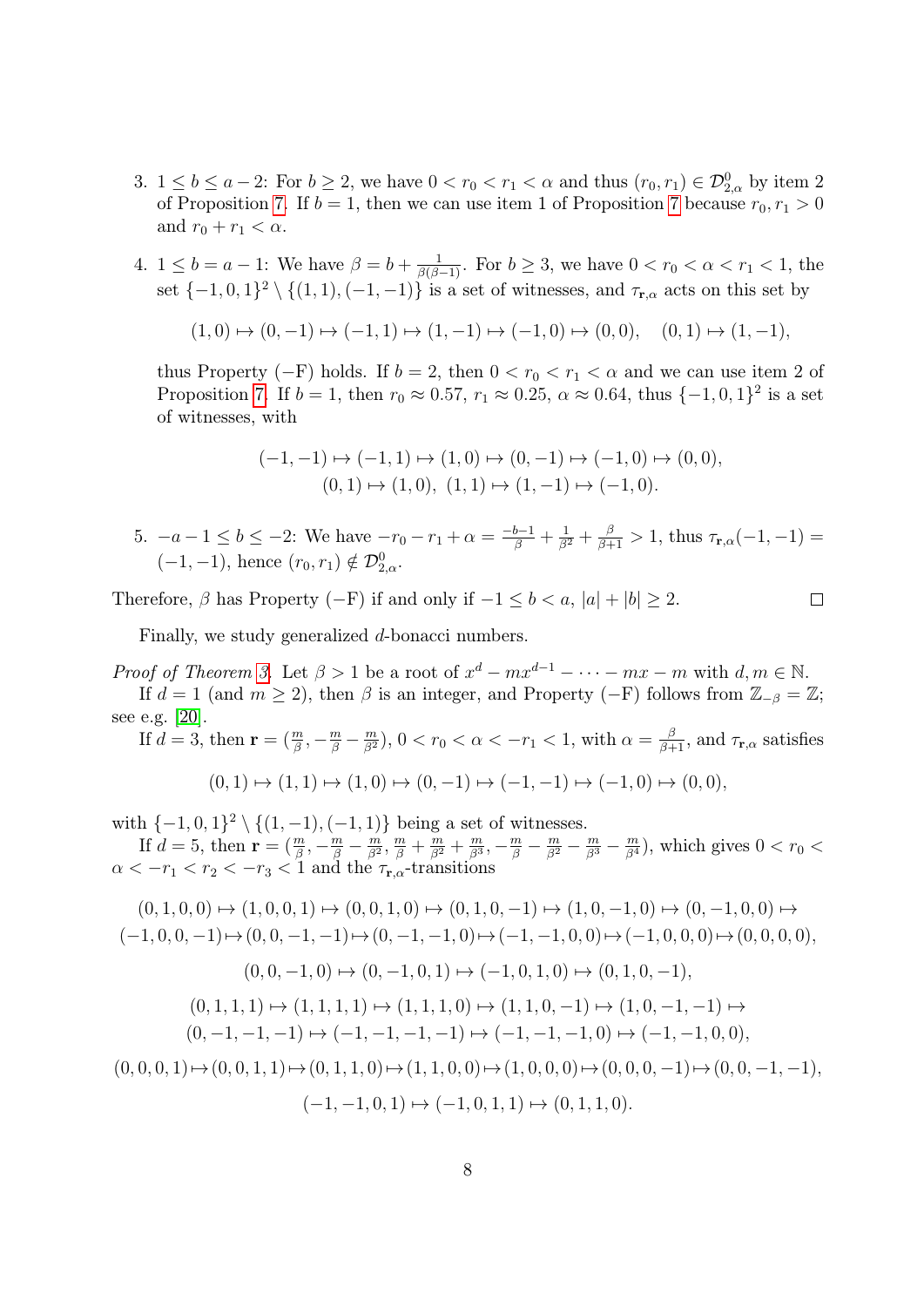Let V be the set of these states. We have  $\pm e_i \in V$ ,  $z \in V$  if and only if  $-z \in V$  and  $\tau_{\mathbf{r},0}(\mathbf{z}) \in \mathcal{V}$  for all  $\mathbf{z} \in \mathcal{V}$ , thus  $\mathcal{V}$  is a set of witnesses. As  $\tau_{\mathbf{r},\alpha}^{11}(\mathbf{z}) = (0,0,0,0)$  for all  $\mathbf{z} \in \mathcal{V}$ ,  $\beta$  has Property (−F).

For odd  $d \geq 7$ , Property (-F) does not hold since  $T_{-\beta}^{d-1}$  $\frac{d-1}{\beta}(\frac{m}{\beta^2}+\frac{m}{\beta^3}+\frac{m}{\beta^4}-1)=\frac{m}{\beta^2}+\frac{m}{\beta^3}+\frac{m}{\beta^4}-1,$ i.e.,  $\tau_{\mathbf{r},\alpha}^{d-1}(-1,0,0,-1,0,0,\ldots,0) = (-1,0,0,-1,0,0,\ldots,0)$ . For even  $d \geq 2$ , we use the second condition of Theorem [1,](#page-1-0) or that  $\tau_{\mathbf{r},\alpha}(-1,\ldots,-1) = (-1,\ldots,-1).$  $\Box$ 

Therefore,  $\beta$  has Property (−F) if and only if  $d \in \{1, 3, 5\}$ .

### <span id="page-8-0"></span>4 Addition and subtraction

In this section, we consider the lengths of fractional parts arising in the addition and subtraction of  $(-\beta)$ -integers; we prove the following theorem.

<span id="page-8-1"></span>**Theorem 9.** Let  $\beta > 1$  be a root of  $x^3 - m\beta^2 - m\beta - m$ ,  $m \ge 1$ . We have

$$
\max\{\text{fr}(x \pm y) : x, y \in \mathbb{Z}_{-\beta}\} = 3m + \begin{cases} 3 & \text{if } m = 1 \text{ or } m \text{ is even,} \\ 4 & \text{if } m \ge 3 \text{ is odd.} \end{cases}
$$

Throughout the section, let  $\beta$  be as in Theorem [9,](#page-8-1)  $\mathbf{r} = (r_0, r_1) = (\frac{m}{\beta}, -\frac{m}{\beta} - \frac{m}{\beta^2})$  and  $\alpha = \frac{\beta}{\beta+1}$ . Recall that  $x, y \in \mathbb{Z}_{-\beta}$  means that  $T_{-\beta}^k(\frac{x}{(-\beta+1)}$  $(\frac{x}{(-\beta)^k}) = 0 = T_{-\beta}^k(\frac{y}{(-\beta)^k})$  $\frac{y}{(-\beta)^k}$ , and  $\operatorname{fr}(x \pm y) = n$ is the minimal  $n \geq 0$  such that  $T_{-\beta}^{k+n}$  $\frac{-k+n}{-\beta}(\frac{x\pm y}{(-\beta)})$  $(\frac{x\pm y}{(-\beta)^k})=0$ , with  $k\geq 0$  such that  $\frac{x}{(-\beta)^k}, \frac{y}{(-\beta)^k}$  $\frac{y}{(-\beta)^k}, \frac{x \pm y}{(-\beta)}$  $\frac{x\pm y}{(-\beta)^k}\in$  $(\ell_\beta, \ell_\beta + 1)$ . To determine fr $(x - y)$ , set

$$
s_j = T^j_{-\beta}\left(\frac{x-y}{(-\beta)^k}\right) + T^j_{-\beta}\left(\frac{y}{(-\beta)^k}\right) - T^j_{-\beta}\left(\frac{x}{(-\beta)^k}\right)
$$

for  $j \geq 0$ . Then we have  $s_j = T^j$  $\frac{y^j}{-\beta}(\frac{x-y}{(-\beta)})$  $\frac{x-y}{(-\beta)^k}$  for  $j \geq k$ , and, for all  $j \geq 0$ ,

$$
s_{j+1} \in -\beta s_j + \mathcal{B} \quad \text{with} \quad \mathcal{B} = -\mathcal{A} - \mathcal{A} + \mathcal{A} = \{-2m, -2m + 1, \dots, m\},
$$

$$
s_j \in [\ell_\beta, \ell_\beta + 1) + [\ell_\beta, \ell_\beta + 1] - [\ell_\beta, \ell_\beta + 1] = (\ell_\beta - 1, \ell_\beta + 2).
$$

As  $s_0 = 0$ , we have  $s_j \in \mathbb{Z}[\beta]$  for  $j \geq 0$ . Therefore, we extend the bijection  $\phi : \mathbb{Z}^2 \to$ 

$$
\mathbb{Z}[\beta] \cap [\ell_{\beta}, \ell_{\beta} + 1)
$$
 to

$$
\Phi: \mathbb{Z}^2 \times \{-1, 0, 1\} \to \mathbb{Z}[\beta] \cap [\ell_\beta - 1, \ell_\beta + 2), \quad (\mathbf{z}, h) \mapsto \mathbf{r}\mathbf{z} - \lfloor \mathbf{r}\mathbf{z} + \alpha \rfloor + h.
$$

Note that  $\Phi(\mathbf{z},0) = \phi(\mathbf{z}).$ 

**Lemma 10.** Let  $z = (z_0, z_1) \in \mathbb{Z}^2$ ,  $h \in \{-1, 0, 1\}$  and  $b \in \mathcal{B}$ . Then  $-\beta \Phi(\mathbf{z},h)+b = \Phi(z_1,h-\lfloor \mathbf{rz}+\alpha \rfloor, (z_1-z_0-h+\lfloor \mathbf{rz}+\alpha \rfloor) m+\lfloor r_0z_1+r_1h-r_1\lfloor \mathbf{rz}+\alpha \rfloor+a \rfloor+b).$ Proof. We have

$$
-\beta \Phi(\mathbf{z}, h) + b = -z_0 m + z_1 m + \frac{z_1 m}{\beta} + \lfloor \mathbf{r} \mathbf{z} + \alpha \rfloor \beta - h\beta + b
$$
  
=  $r_0 z_1 + r_1 (h - \lfloor \mathbf{r} \mathbf{z} + \alpha \rfloor) + (z_1 - z_0 - h + \lfloor \mathbf{r} \mathbf{z} + \alpha \rfloor) m + b.$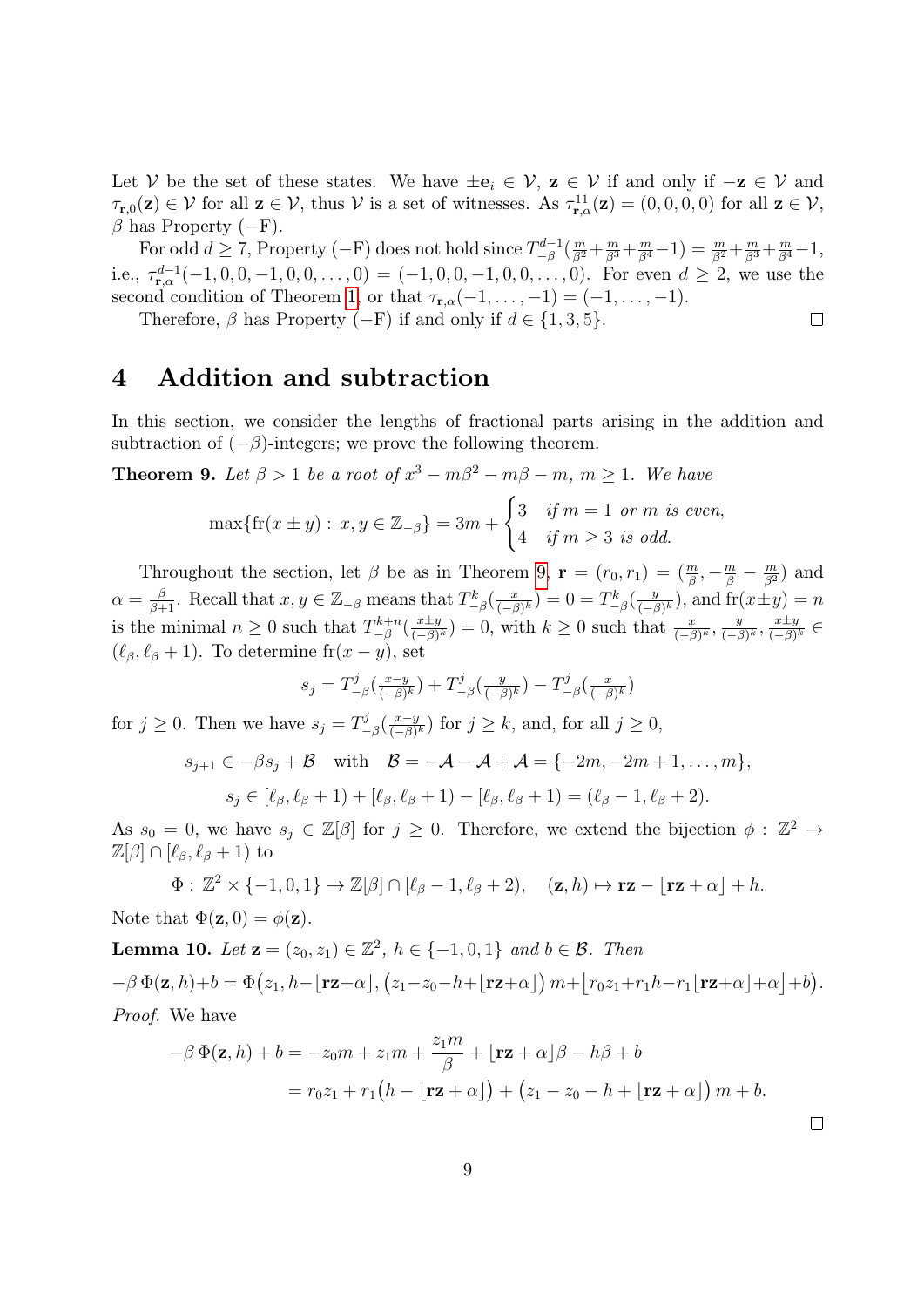Hence, we have  $s_j \in \Phi(\tilde{\tau}_{\mathbf{r},\alpha}^j(\mathbf{0},0))$ , where  $\tilde{\tau}_{\mathbf{r},\alpha}$  extends  $\tau_{\mathbf{r},\alpha}$  to a set-valued function by

$$
\tilde{\tau}_{\mathbf{r},\alpha}: \mathbb{Z}^2 \times \{-1,0,1\} \to \mathcal{P}(\mathbb{Z}^2 \times \{-1,0,1\}), \quad (\mathbf{z},h) \mapsto \left\{ (z_1,h-\lfloor \mathbf{r} \mathbf{z}+\alpha \rfloor,h') : h' \in \{-1,0,1\} \cap \left( (z_1-z_0-h+\lfloor \mathbf{r} \mathbf{z}+\alpha \rfloor) m+\lfloor r_0 z_1+r_1 h-r_1 \lfloor \mathbf{r} \mathbf{z}+\alpha \rfloor+\alpha \rfloor+\mathcal{B} \right) \right\}.
$$

To give a bound for the sets  $\tilde{\tau}^j_{\mathbf{r},\alpha}(\mathbf{0},0)$ , let

$$
A_k = \{(j, k) : -1 \le j < k\}, \ B_k = \{(k, j) : 1 \le j \le k\}, \ C_k = \{(j, j - k) : 1 \le j \le k\},
$$
\n
$$
D_k = \{(-j, -k) : 0 \le j < k\}, \ E_k = \{(-k, -j) : 2 \le j \le k\},
$$
\n
$$
F_k = \{(-j, k - j) : 2 \le j \le k + 1\}.
$$

Then  $\bigcup_{k\geq 0} \{A_k, B_k, C_k, D_k, E_k, F_k\}$  forms a partition of  $\mathbb{Z}^2 \setminus \{(0,0), (-1,-1)\},$  with the sets  $B_0$ ,  $\overline{C}_0$ ,  $D_0$ ,  $E_0$ ,  $F_0$ , and  $E_1$  being empty, see Figure [1.](#page-10-0) If  $m \geq 2$ , then let

$$
V = \left( \bigcup_{0 \le k \le m} \left( A_k \cup B_k \cup C_k \cup D_k \cup E_k \cup F_k \right) \times \{-1, 0, 1\} \right) \setminus \{(-1, m, 1), (0, m, 1)\}
$$
  

$$
\cup \left( \left( C_{m+1} \setminus \{(m+1, 0)\} \right) \times \{1\} \right) \cup \left( D_{m+1} \times \{1\} \right) \cup \left( \left( D_{m+1} \setminus \{(0, -m-1)\} \right) \times \{0\} \right)
$$
  

$$
\cup \left( D_{m+1} \setminus \{(0, -m-1), (-1, -m-1), (-2, -m-1)\} \right) \times \{-1\}
$$
  

$$
\cup \left( \left( \{(0, 0), (-1, -1)\} \cup E_{m+1} \right) \setminus \{(-m-1, -m-1)\} \right) \times \{-1, 0, 1\}
$$
  

$$
\cup \left( \left( F_{m+1} \setminus \{(-m-2, -1), (-m-1, 0)\} \right) \times \{-1, 0\} \right).
$$

If  $m = 1$ , then we add the point  $(-2, 0, -1)$  to this set, i.e.,

$$
V = \left( \{(0,0), (1,1), (1,0), (0,-1), (-1,-1), (-1,0), (-2,-1) \} \times \{-1,0,1 \} \right)
$$
  

$$
\cup \left( \{ (-1,1), (0,1) \} \times \{-1,0 \} \right) \cup \left( \{ (-1,-2) \} \times \{0,1 \} \right) \cup \{ (1,-1,1), (0,-2,1), (-2,0,-1) \}.
$$

We call a point  $\mathbf{z} \in \mathbb{Z}^2$  full if  $\{\mathbf{z}\} \times \{-1, 0, 1\} \subset V$ .

The following result is the key lemma of this section.

<span id="page-9-0"></span>**Lemma 11.** Let  $x, y \in [\ell_\beta, \ell_\beta + 1]$  such that  $x - y \in [\ell_\beta, \ell_\beta + 1]$ . Then  $T^j$  $\frac{y}{-\beta}(x-y) +$  $T^j_ \frac{\gamma j}{-\beta}(y)-T_{-}^{j}$  $\mathcal{L}^{\jmath}_{-\beta}(x) \in \Phi(V)$  for all  $j \geq 0$ .

To prove Lemma [11,](#page-9-0) we first determine the value of  $\lfloor \mathbf{rz} + \alpha \rfloor$  for  $(\mathbf{z}, h) \in V$ .

<span id="page-9-1"></span>**Lemma 12.** Let  $z = (z_0, z_1) \in \mathbb{Z}^2$  with  $-m-1 \le z_0 \le m$ ,  $|z_1| \le m+1$  and  $|z_0 - z_1| \le m+1$ . Then

$$
[\mathbf{rz} + \alpha] = z_0 - z_1 + \begin{cases} 0 & \text{if } z_0 \ge 0 \text{ or } z_1 \le z_0 = -1, \\ 1 & \text{if } z_0 \le -2 \text{ or } z_1 > z_0 = -1. \end{cases}
$$

*Proof.* We have  $z_0r_0 + z_1r_1 = z_0 - z_1 - z_0\frac{m}{\beta^2} + (z_1 - z_0)\frac{m}{\beta^3}$  and

$$
\frac{-\beta}{\beta+1} < -\frac{m^2}{\beta^2} - \frac{(m+1)m}{\beta^3} \le -\frac{z_0m}{\beta^2} + \frac{(z_1 - z_0)m}{\beta^3} \le \frac{(m+1)m}{\beta^2} + \frac{(m+1)m}{\beta^3} < 1 + \frac{1}{\beta+1},
$$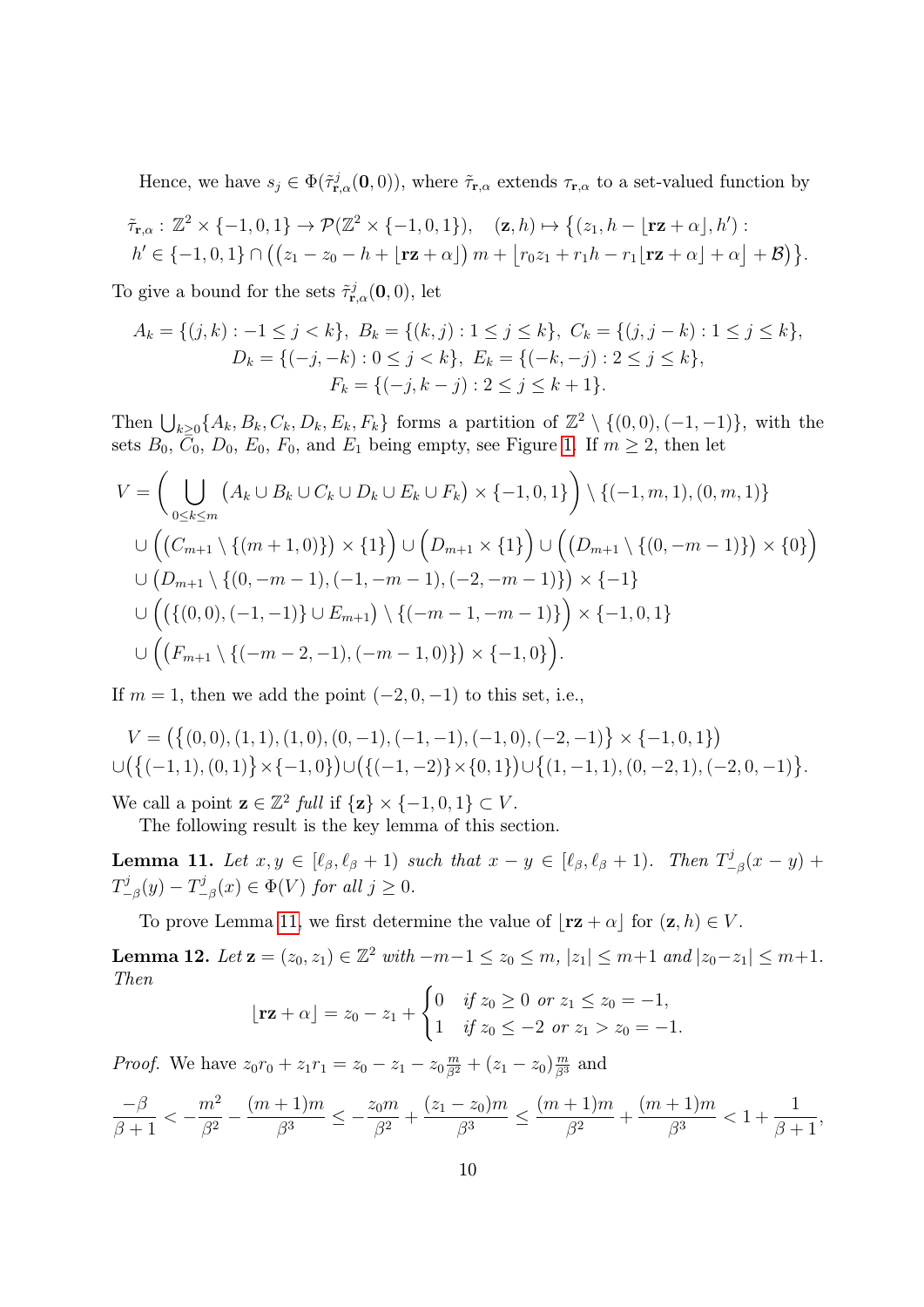

<span id="page-10-0"></span>Figure 1: The set V for  $m = 3$ . Full points are represented by disks, points z with  $\{z\} \times \{0,1\} \subset V$ ,  $\{z\} \times \{-1,0\} \subset V$  and  $\{z\} \times \{1\} \subset V$  by upper half-disks, lower half-disks and circles respectively.

thus  $\lfloor r\mathbf{z} + \alpha \rfloor \in z_0 - z_1 + \{0, 1\}.$ 

If  $z_0 \ge 0$ , then we have  $-z_0 \frac{m}{\beta^2} + (z_1 - z_0) \frac{m}{\beta^3} \le (m+1) \frac{m}{\beta^3} < \frac{1}{\beta+1}$ . If  $z_1 \le z_0 = -1$ , then  $-z_0 \frac{m}{\beta^2} + (z_1 - z_0) \frac{m}{\beta^3} \le \frac{m}{\beta^2} < \frac{1}{\beta+1}$ . This shows that  $\lfloor \mathbf{rz} + \alpha \rfloor = z_0 - z_1$  in these two cases.

If  $z_1 > z_0 = -1$ , then we have  $-z_0 \frac{m}{\beta^2} + (z_1 - z_0) \frac{m}{\beta^3} \ge \frac{m}{\beta^2} + \frac{m}{\beta^3} > \frac{1}{\beta+1}$ . Finally, if  $z_0 \le -2$ , then  $-z_0 \frac{m}{\beta^2} + (z_1 - z_0) \frac{m}{\beta^3} \geq 2 \frac{m}{\beta^2} - (m-1) \frac{m}{\beta^3} > \frac{1}{\beta+1}$ , thus  $\lfloor r\mathbf{z} + \alpha \rfloor = z_0 - z_1 + 1$  in the latter cases.  $\Box$ 

*Proof of Lemma [11.](#page-9-0)* We have already seen above that  $T^j$  $\frac{\gamma j}{-\beta}(x-y)+T_{-}^{j}$  $T_{-\beta}^j(y)-T_{-}^j$  $\frac{y}{-\beta}(x) \in$  $\Phi(\tilde{\tau}_{\mathbf{r},\alpha}^j(\mathbf{0},0))$ . As  $(\mathbf{0},0) \in V$ , it suffices to show that  $\tilde{\tau}_{\mathbf{r},\alpha}(V) \subseteq V$ .

Let  $(z, h) \in V$  and  $b \in B$  such that

$$
h' = (z_1 - z_0 + \lfloor \mathbf{rz} + \alpha \rfloor - h) m + \lfloor r_0 z_1 + r_1 h - r_1 \lfloor \mathbf{rz} + \alpha \rfloor + o \rfloor + b \in \{-1, 0, 1\},\
$$

i.e.,  $(z_1, h - \mathbf{r}z + \alpha, h') \in \tilde{\tau}_{\mathbf{r},\alpha}(\mathbf{z},h)$ . If  $(z_1, h - \mathbf{r}z + \alpha)$  is full, then we clearly have  $\tilde{\tau}_{\mathbf{r},\alpha}(\mathbf{z},h) \subset V$ . Otherwise, we have to consider the possible values of h'. We distinguish seven cases.

1.  $z \in \{(0,0), (-1,-1)\}$ : We have  $|\mathbf{rz} + \alpha| = 0$ .

If  $m \ge 2$ , then  $(0, h)$  and  $(-1, h)$  are full since  $(0, -1) \in D_1$ ,  $(0, 1)$ ,  $(-1, 1) \in A_1$ ,  $(-1, 0) \in A_0$ , and  $(0, 0)$ ,  $(-1, -1)$  are also full.

If  $m = 1$ , then  $(0, -1)$ ,  $(0, 0)$ ,  $(-1, -1)$ ,  $(-1, 0)$  are full. For  $h = 1$ , we have  $h' =$  $-1 + [r_0z_1 + r_1 + \alpha] + b = b - 2$ , thus  $h' = 1$ . The points  $(z_1, 1, -1)$  for  $z_1 \in \{-1, 0\}$ are in  $V$ .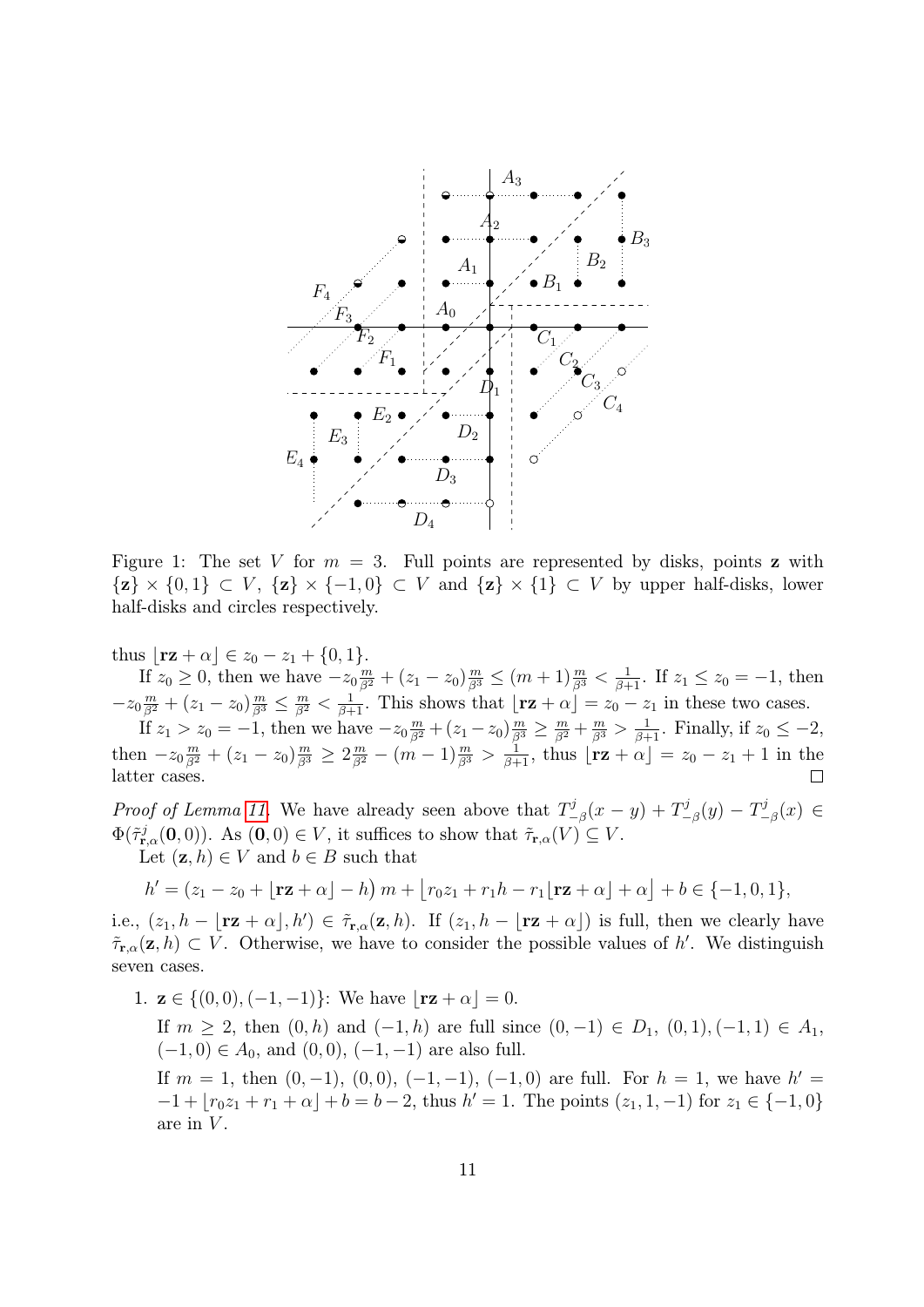2.  $\mathbf{z} = (j, k) \in A_k$ : We have  $|\mathbf{rz} + \alpha| = -k$  for  $j = -1$  and  $|\mathbf{rz} + \alpha| = j - k$  for  $0 \leq j \leq k$ .

If  $k = 0$ , then  $z = (-1, 0)$ , and  $(0, h)$  is full for  $m \ge 2$ . If  $m = 1$ , then  $(0, 0)$  and  $(0, -1)$  are full, and  $h = 1$  gives that  $h' = \lfloor r_1 + \alpha \rfloor + b = b - 1 \in \{-1, 0\}$ , thus  $\tilde{\tau}_{\mathbf{r},\alpha}(\mathbf{z},1) \subset V$ .

If  $1 \leq k < m$ , then  $(k, h+k)$ ,  $(k, h-j+k)$  lie in  $B_k \cup C_k \cup \{(k, k+1)\}\$  and are full. If  $k = m$ , then we have either  $h \in \{-1, 0\}$ , thus  $(m, h + m)$  and  $(m, h - j + m)$ lie in the set of full points  $B_m \cup C_m$ , or  $h = 1$  and  $1 \leq j \leq m$ , in which case  $(m, 1 - j + m) \in B_m$  is also full. (Note that  $(-1, m, 1), (0, m, 1) \notin V$ .)

3.  $\mathbf{z} = (k, j) \in B_k$ : We have  $|\mathbf{rz} + \alpha| = k - j, 1 \le j \le k$ .

For  $h \in \{0, 1\}$ , the point  $(j, h + j - k)$  is in  $C_k$  and  $C_{k-1} \cup B_k$  respectively, hence full. The point  $(j, j - k - 1) \in C_{k+1}$  is full if  $k < m$ . Finally, if  $k = m$  and  $h = -1$ , then  $h' = m + \lfloor r_0 j + r_1(j - m - 1) + \alpha \rfloor + b = 2m + 1 + b = 1$ , and  $(j, j - m - 1, 1) \in V$ .

4. 
$$
\mathbf{z} = (j, j - k) \in C_k
$$
: We have  $[\mathbf{rz} + \alpha] = k, 1 \le j \le k$ .

The point  $(j - k, h - k)$ ,  $h \in \{-1, 0, 1\}$ , is in  $D_{k+1}$ ,  $D_k$ , and  $D_{k-1} \cup E_{k-1} \cup$  $\{(0,0),(-1,-1)\}\;$  respectively, hence full for all  $k < m, k \leq m,$  and  $k \leq m+1$ respectively. It remains to consider  $h = -1$ ,  $k = m$ . For  $1 \le j \le m - 3$ , the point  $(j - m, -m - 1)$  is full; we have

$$
h' = m + \lfloor r_0(j-m) - r_1(m+1) + \alpha \rfloor + b = \begin{cases} 2m+1+b=1 & \text{if } j=m, \\ 2m+b \in \{0,1\} & \text{if } j \in \{m-2, m-1\}, \end{cases}
$$

$$
(0, -m-1, 1) \in V
$$
, and  $\{(j-m, -m-1)\} \times \{0, 1\} \subset V$  for  $\max(1, m-2) \le j < m$ .

5.  $\mathbf{z} = (-j, -k) \in D_k$ : We have  $|\mathbf{rz} + \alpha| = k - j$  if  $j \in \{0, 1\}$ ,  $|\mathbf{rz} + \alpha| = k - j + 1$  if  $2 \leq i \leq k$ .

Let first  $k = 1$ , i.e.,  $\mathbf{z} = (0, -1)$ . The point  $(-1, h-1)$  lies in  $D_2 \cup \{(-1, -1)\} \cup A_0$  and is full, except if  $m = 1$ ,  $h = -1$ ; in the latter case, we have  $h' = 1 + \lfloor -r_0 - 2r_1 + \alpha \rfloor + b =$  $b+2 \in \{0,1\}$ , and  $\{(-1,-2)\}\times\{0,1\} \in V$ .

For  $2 \le k \le m$ , the points  $(-k, h + j - k)$ ,  $j \in \{0, 1\}$ , and  $(-k, h + j - k - 1)$ ,  $2 \leq j \leq k$ , lie in  $\{(-k, -i): 0 \leq i \leq k+1\}$ , and are full, except for  $k = m = 2$ ,  $h = -1, j = 0$ ; in the latter case, we have  $h' = 2 + [-2r_0 - 3r_1 + \alpha] + b = b + 4 \in \{0, 1\},\$ and  $\{(-2, -3)\}\times\{0, 1\} \in V$ .

Finally, for  $k = m + 1$ , we have  $j = 0$ ,  $h = 1$ , or  $1 \le j \le \min(m, 2)$ ,  $h \in \{0, 1\}$ , or  $3 \leq j \leq m, h \in \{-1, 0, 1\}$ , thus the points  $(-m-1, h+j-m-1), j \in \{0, 1\}$ , and  $(-m-1, h+j-m-2), 2 \leq j \leq m$ , lie in  $\{(-m-1, -i) : \min(m-1, 1) \leq i \leq m\}$ and are full, except for  $m = j = h = 1$ ; in the latter case, we have  $h' = -1 + \lfloor -2r_0 +$  $\alpha \mid +b=b-2=-1$ , and  $(-2,0,-1) \in V$ .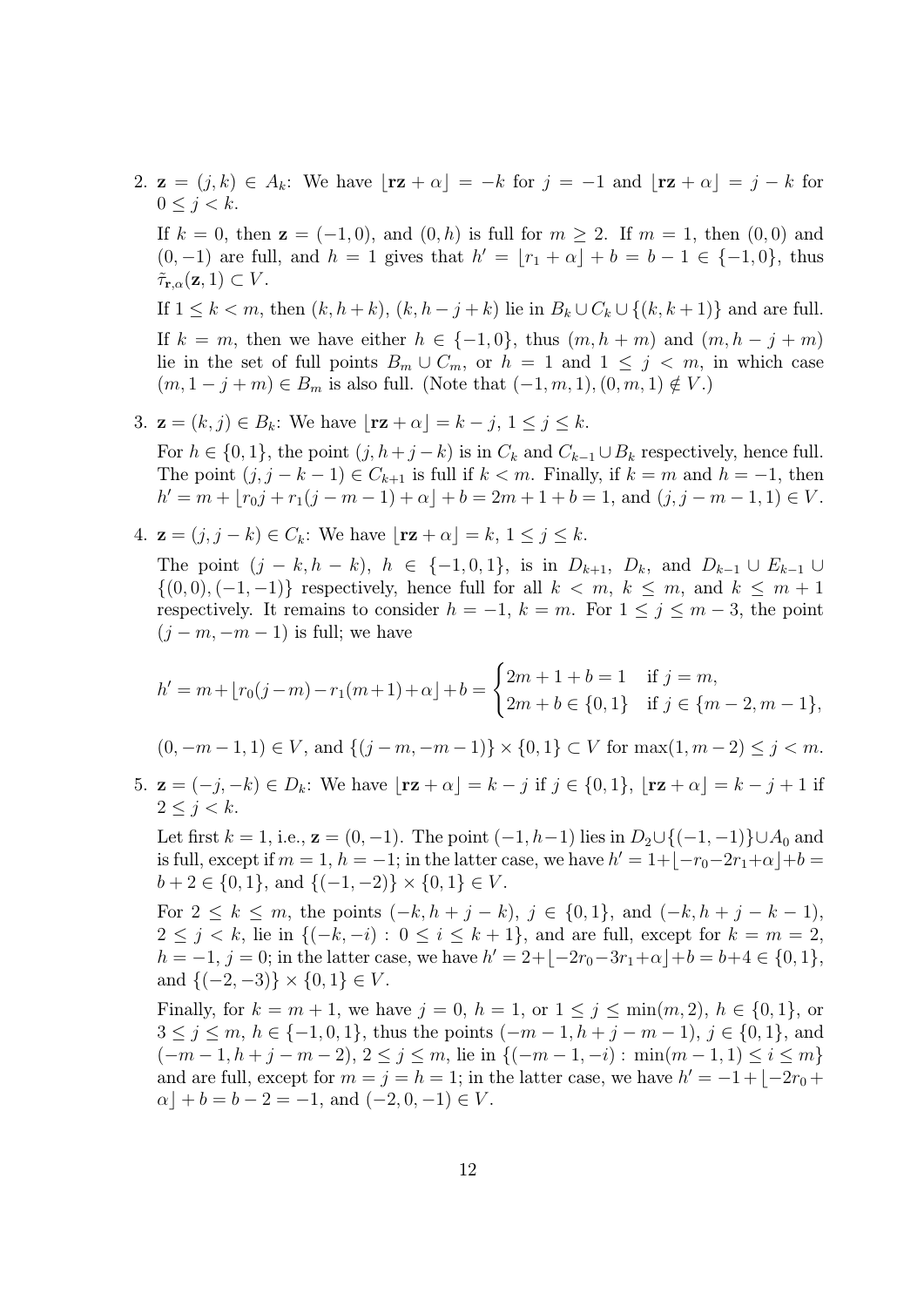6.  $z = (-k, -j) \in E_k$ : We have  $|\mathbf{rz} + \alpha| = j - k + 1, 2 \le j \le k$ .

The point  $(-j, h-j+k-1) \in F_{k-2} \cup F_{k-1} \cup F_k \cup \{(-k, -2)\}\$ is full, except for  $k = m+1$ ,  $h = 1$ ; in the latter case, we have  $2 \le j \le m$ ,  $h' = \lfloor -r_{0}j + r_{1}(m - j + 1) + \alpha \rfloor + b =$  $b - m \in \{-1, 0\}$ , and  $\{(-j, m - j + 1)\} \times \{-1, 0\} \subset V$ .

7. **z** = 
$$
(-j, k - j) \in F_k
$$
: We have  $[\mathbf{rz} + \alpha] = 1 - k, 2 \le j \le k + 1$ .

If  $1 \le k \le m$ , then the point  $(k - j, h + k - 1) \in A_{k-2} \cup A_{k-1} \cup A_k \cup \{(k - 2, k - 2)\}\$ is full, except for  $k = m, j \in \{m, m + 1\}, h = 1$ ; in the latter case, we have  $h' = \lfloor r_0(m - j) + r_1m + \alpha \rfloor + b = b - m \in \{-1, 0\}$ , and  $\{(m - j, m)\} \times \{-1, 0\} \subset V$ . If  $k = m + 1$ , then  $2 \le j \le m$ ,  $h \in \{-1, 0\}$ , or  $m = 1$ ,  $j = 2$ ,  $h = -1$ , and  $(m+1-j, h+m) \in A_{m-1} \cup A_m \cup \{(m-1, m-1)\}\$ is full.  $\Box$ 

<span id="page-12-0"></span>**Lemma 13.** For the following chains of sets,  $\tau_{\mathbf{r},\alpha}$  maps elements of a set into its successor:

$$
C_k \setminus \{(m+1,0)\} \to D_k \to E_k \to F_{k-1} \quad (3 \le k \le m+1),
$$
  

$$
F_{k+1} \to A_k \to B_k \to C_k \to D_k \quad (1 \le k \le m).
$$

On the remaining  $\mathbf{z} = (z_0, z_1) \in \mathbb{Z}^2$  with  $-m-1 \leq z_0 \leq m$ ,  $-m-1 \leq z_1 \leq m$  and  $|z_0 - z_1| \leq m + 1$ ,  $\tau_{\mathbf{r},\alpha}$  acts by

$$
(0,-2) \mapsto (-2,-2) \mapsto (-2,-1) \mapsto (-1,0) \mapsto (0,0),
$$
  

$$
(-1,-2) \mapsto (-2,-1), \quad (0,-1) \mapsto (-1,-1) \mapsto (-1,0).
$$

*Proof.* This is a direct consequence of Lemma [12,](#page-9-1) except for  $(-m-2,-1) \in F_{m+1}$ ; see also the proof of Lemma [11.](#page-9-0) As  $\frac{1}{\beta+1} < \frac{(m+2)m}{\beta^2} + \frac{(m+1)m}{\beta^3} < 1 + \frac{m}{\beta^2} < 1 + \frac{1}{\beta+1}$ , the proof of Lemma [12](#page-9-1) shows that  $\tau_{\mathbf{r},\alpha}(-m-2,-1) = (-1,m) \in A_m$ .  $\Box$ 

<span id="page-12-1"></span>Proposition 14. We have

$$
\max\{\text{fr}(x-y): x, y \in \mathbb{Z}_{-\beta}\} = 3m + \begin{cases} 3 & \text{if } m = 1 \text{ or } m \text{ is even,} \\ 4 & \text{if } m \ge 3 \text{ is odd.} \end{cases}
$$

*Proof.* Let  $k \geq 0$  be such that  $\frac{x}{(-\beta)^k}$ ,  $\frac{y}{(-\beta)^k}$  $\frac{y}{(-\beta)^k}, \frac{x-y}{(-\beta)}$  $\frac{x-y}{(-\beta)^k} \in (\ell_\beta, \ell_\beta + 1)$ . Then  $\operatorname{fr}(x - y) = n$  is the minimal  $n \geq 0$  such that  $T_{-8}^{k+n}$  $\frac{-k+n}{-\beta}(\frac{x-y}{(-\beta)})$  $(\frac{x-y}{(-\beta)^k}) = 0$ . Let  $\mathbf{z} \in \mathbb{Z}^2$  be such that  $T_{-\beta}^k(\frac{x-y}{(-\beta)})$  $\frac{x-y}{(-\beta)^k}$ ) =  $\phi(\mathbf{z})$ . Then  $\text{fr}(x - y)$  is the minimal  $n \geq 0$  such that  $\tau_{\mathbf{r},\alpha}^n(\mathbf{z}) = 0$ , and we have  $(\mathbf{z},0) \in V$ , i.e.,

$$
\mathbf{z} \in \{(0,0), (-1,-1), (0,-1)\} \cup \bigcup_{0 \le k \le m} (A_k \cup B_k \cup C_k \cup D_{k+1} \cup E_{k+1} \cup F_{k+1})
$$

$$
\setminus \{(0, -m-1), (-m-1, -m-1), (-m-2, -1), (-m-1, 0)\}.
$$

Therefore,  $f(x - y)$  is bounded by the maximal length of the path from z to  $(0, 0)$  given by Lemma [13.](#page-12-0)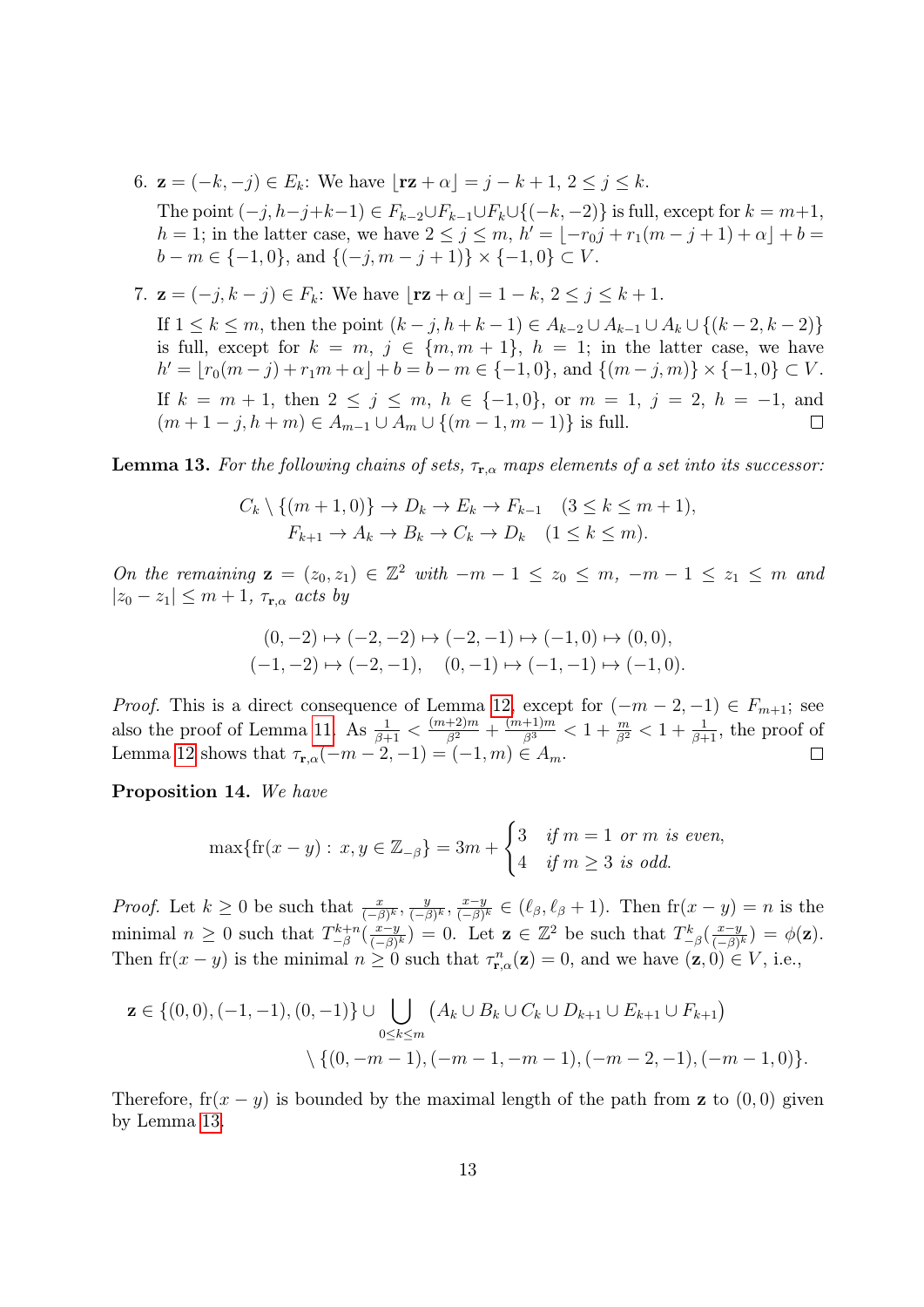For  $1 \leq k \leq m/2$ , the sets  $F_{2k+1}$ ,  $A_{2k}$ ,  $B_{2k}$ , and  $C_{2k}$  are mapped to  $D_2$  in  $6k-2$ ,  $6k-3$ ,  $6k-4$ , and  $6k-5$  steps respectively. For  $2 \le k \le (m+1)/2$ , the sets  $D_{2k}$  and  $E_{2k}$  are mapped to  $D_2$  in  $6k - 6$  and  $6k - 7$  steps respectively. The points  $(0, -2)$  and  $(-1, -2)$  in  $D_2$  are mapped to  $(0, 0)$  in 4 and 3 steps respectively.

Similarly, for  $1 \leq k \leq (m+1)/2$ , the sets  $F_{2k}$ ,  $A_{2k-1}$ ,  $B_{2k-1}$ , and  $C_{2k-1}$  are mapped to  $D_1 = \{(0, -1)\}\$ in 6k − 2, 6k − 3, 6k − 4, and 6k − 5 steps respectively. For  $1 \leq k \leq m/2$ , the sets  $D_{2k+1}$  and  $E_{2k+1}$  are mapped to  $D_1$  in 6k and 6k – 1 steps respectively. Finally, the point  $(0, -1) \in D_1$  is mapped to  $(0, 0)$  in 3 steps.

For even m, the longest path comes thus from  $D_{m+1}$  and has length  $3m + 3$ . For odd  $m \geq 3$ , the longest path comes from  $F_{m+1}$  and has length  $3m+4$ . For  $m=1$ , the longest path comes from  $A_1$  (since  $F_2 \times \{0\} \cap V = \emptyset$  in this case) and has length 6. This proves the upper bound for  $f(x - y)$ .

For  $m = 1$ , this bound is attained by  $x = 1 - \beta$ ,  $y = \beta^4 - \beta^3$ , since  $\text{fr}(x - y) = \text{fr}(\frac{1}{\beta^3} - \beta^4)$  $\beta^3$ ) = fr $(\frac{1}{\beta^3})$  = 6. Assume in the following that  $m \geq 2$ . Then the points  $(-m, -m-1, 0) \in$  $D_{m+1} \times \{0\}$  and  $(-2, m-1, 0) \in F_{m+1} \times \{0\}$  are in  $\tilde{\tau}_{\mathbf{r},\alpha}^j(0,0,0)$  for sufficiently large j because they can be attained from  $(0, 0, 0)$  by transitions

$$
(\mathbf{z},h) \xrightarrow{b} (z_1,h-\lfloor \mathbf{r}\mathbf{z}+\alpha \rfloor,(z_1-z_0+\lfloor \mathbf{r}\mathbf{z}+\alpha \rfloor-h) m+\lfloor r_0z_1+r_1h-r_1\lfloor \mathbf{r}\mathbf{z}+\alpha \rfloor +\alpha \rfloor +b)
$$

with  $b \in B$  by the following paths (cf. the proof of Lemma [11\)](#page-9-0):

$$
(0, k, 0) \xrightarrow{-1} (k, k, -1) \xrightarrow{-m-k-2} (k, -1, -1) \xrightarrow{-m-k-2} (-1, -k-2, -1), \quad (0 \le k \le m-2)
$$
  

$$
(-1, -k, -1) \xrightarrow{-m} (-k, -k, 1) \xrightarrow{k} (-k, 0, 1) \xrightarrow{k} (0, k, 0), \quad (2 \le k \le m)
$$
  

$$
(0, m-1, 0) \xrightarrow{-1} (m-1, m-1, -1) \xrightarrow{-2m} (m-1, -1, 0) \xrightarrow{-m} (-1, -m, -1),
$$
  

$$
(0, m, 0) \xrightarrow{0} (m, m, 0) \xrightarrow{-m} (m, 0, 0) \xrightarrow{-m-1} (0, -m, -1),
$$
  

$$
(0, -m, -1) \xrightarrow{-m-2} (-m, -m-1, 0) \xrightarrow{-1} (-m-1, -2, 1) \xrightarrow{m} (-2, m-1, 0).
$$

For even  $m \geq 2$ , these paths correspond to

$$
fr(000022000044\cdots 0000mm\ 0000 \bullet 0^{\omega} - 022000\ 044000\cdots 0mm000\ 0012 \bullet 0^{\omega})
$$
  
= 
$$
fr((1mmm00)^{m/2} 0mmm \bullet d_{-\beta}(\phi(-m, -m-1))) = fr(\phi(-m, -m-1)) = 3m + 3;
$$

for the second equality, we have used that  $(1mmm00)^{m/2}$  0mmm •  $d_{-\beta}(\phi(-m, -m-1))$ is a  $(-\beta)$ -expansion. Indeed, this follows from the lexicographic conditions given in [\[17\]](#page-16-3) since  $d_{-\beta}(\ell_{\beta}) = m0m^{\omega}$  and  $d_{-\beta}(\phi(-m, -m-1))$  starts with 2 (as  $-\beta\phi(-m, -m-1)-2=$  $\phi(-m-1,-2)$ . For odd  $m \geq 3$ , we have

$$
fr(000022000044 \cdots 0000(m-1)(m-1)0000mm 00000m \bullet 0^{\omega}
$$
  
- 022000 044000 \cdots 0(m-1)(m-1)000 0m0000 001200 \bullet 0^{\omega})  
= fr((1mmm00)^{(m+1)/2} 0mmm10 \bullet d\_{-\beta}(\phi(-2, m-1))) = fr(\phi(-2, m-1)) = 3m + 4.

 $\Box$ 

This concludes the proof of the proposition.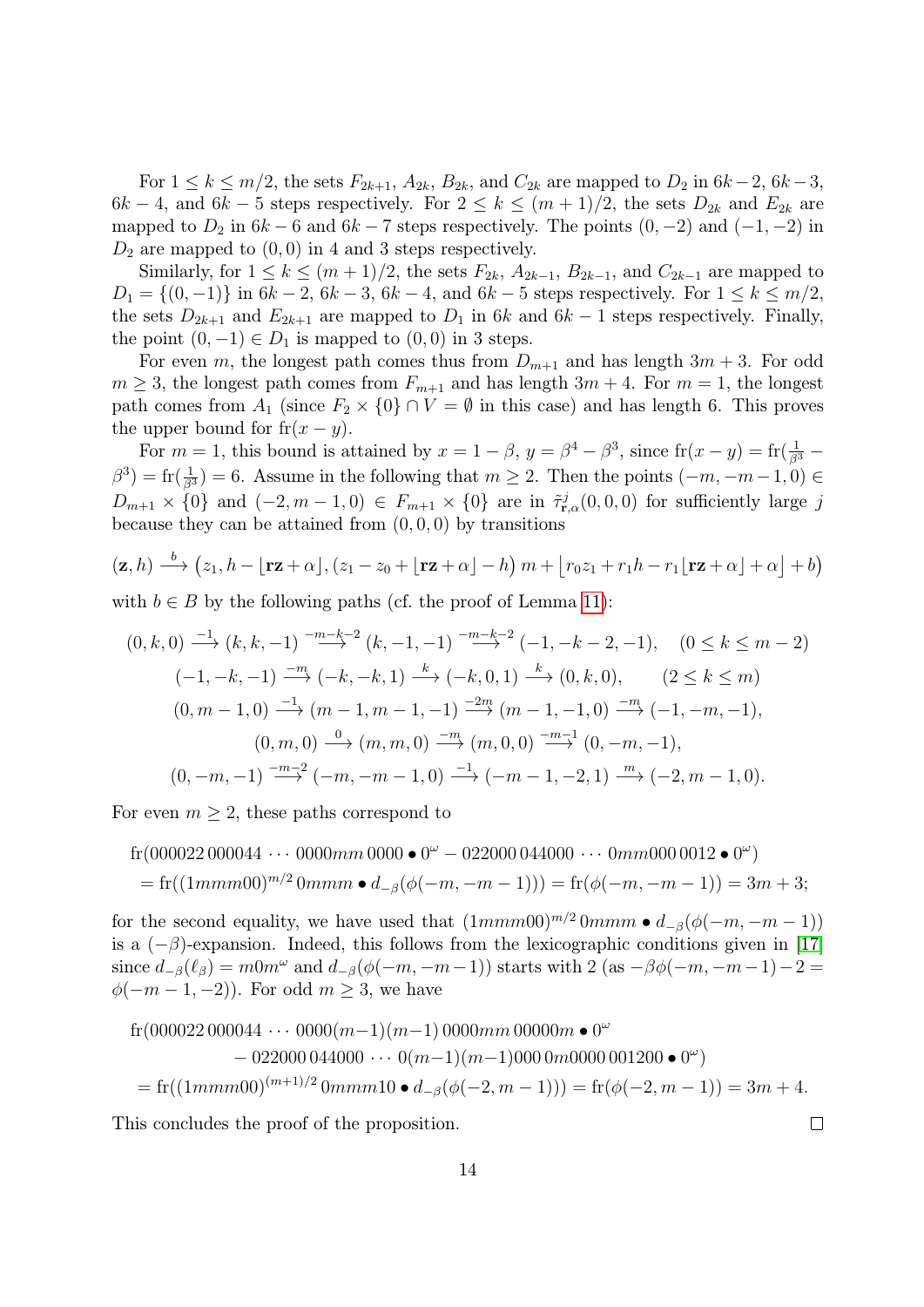#### <span id="page-14-0"></span>Proposition 15. We have

 $\max\{f(r(x+y): x, y \in \mathbb{Z}_{-\beta}\}\leq \max\{f(r(x-y): x, y \in \mathbb{Z}_{-\beta}\}.$ 

*Proof.* Let  $\mu = \max\{f(r(x - y) : x, y \in \mathbb{Z}_{-\beta}\}\)$ . For  $x, y \in \mathbb{Z}_{-\beta}$ ,  $f(r(x + y))$  is the minimal  $n \geq 0$  such that  $T_{-8}^{k+n}$  $\frac{-k+n}{-\beta}(\frac{x+y}{(-\beta)})$  $(\frac{x+y}{(-\beta)^k}) = 0$ , with  $k \geq 0$  such that  $\frac{x}{(-\beta)^k}$ ,  $\frac{y}{(-\beta)^k}$  $\frac{y}{(-\beta)^k}, \frac{x+y}{(-\beta)}$  $\frac{x+y}{(-\beta)^k} \in (\ell_\beta, \ell_\beta + 1)$ . By Lemma [11,](#page-9-0) we have

$$
T_{-\beta}^j(\tfrac{x}{(-\beta)^k}) + T_{-\beta}^j(\tfrac{y}{(-\beta)^k}) - T_{-\beta}^j(\tfrac{x+y}{(-\beta)^k}) \in \Phi(V)
$$

for all  $j \geq 0$ , thus  $T_{-\beta}^k(\frac{x+y}{(-\beta)})$  $(\frac{x+y}{(-\beta)^k}) \in -\Phi(V)$ . Therefore, we have  $T_{-\beta}^k(\frac{x+y}{(-\beta)^k})$  $\frac{x+y}{(-\beta)^k}$ ) =  $\phi(\mathbf{z})$  =  $-\Phi(-\mathbf{z}, h)$  for some  $\mathbf{z} = (z_0, z_1) \in \mathbb{Z}^2$  and  $h \in \{0, 1\}$  with  $(-\mathbf{z}, h) \in V$ .

If  $(z, 0) \in V$ , then the proof of Proposition [14](#page-12-1) shows that  $\tau_{\mathbf{r},\alpha}^{\mu}(z) = 0$ , thus  $\text{fr}(x+y) \leq \mu$ . Assume now that  $(z, 0) \notin V$ . Then

$$
-\mathbf{z}\in D_{m+1}\cup \big\{(-m-1,-j): 1\leq j\leq m\big\}\cup \big\{(-j,m-j+1): 1\leq j\leq m\big\}.
$$

We can exclude  $-\mathbf{z} = (-j, m - j + 1), 1 \le j \le m$ , because this would imply  $h = 0$  and

$$
-\Phi(-\mathbf{z},h) = 1 - \frac{jm}{\beta^2} - \frac{(m+1)m}{\beta^3} \ge \frac{m}{\beta} - \frac{m^2}{\beta^3} > \frac{1}{\beta+1}.
$$

This means that  $\mathbf{z} \in (A_{m+1} \cup B_{m+1}) \setminus \{(-1, m+1), (m+1, m+1)\}.$  With the notation of Lemma [13,](#page-12-0) we have

$$
A_{m+1} \setminus \{(-1, m+1)\} \to B_{m+1} \setminus \{(m+1, m+1)\} \to C_m,
$$

where we have used Lemma [12](#page-9-1) and that  $|r_0(m + 1) + r_1j + \alpha| = m - j$  for  $1 \le j \le m$ , as

$$
-\frac{\beta}{\beta+1} < \frac{m}{\beta} - \frac{m^2}{\beta^2} + \frac{m-m^2}{\beta^3} \le \frac{m}{\beta} - \frac{m^2}{\beta^2} + \frac{(j-m)m}{\beta^3} \le \frac{m}{\beta} - \frac{m^2}{\beta^2} < \frac{1}{\beta+1}.
$$

Hence, the points in  $A_{m+1} \setminus \{(-1, m+1)\}$  and  $B_{m+1} \setminus \{(m+1, m+1)\}$  are mapped to  $(0, 0)$ in the same number of steps as those in  $A_m$  and  $B_m$  respectively, thus  $\text{fr}(x + y) \leq \mu$ .  $\Box$ 

Now, Theorem [9](#page-8-1) is an immediate consequence of Propositions [14](#page-12-1) and [15.](#page-14-0)

**Remark 16.** It is also possible to determine the exact value of max $\{f(r(x+y): x, y \in \mathbb{Z}_{-\beta}\}\)$ in the same fashion as in the proof of Proposition [14;](#page-12-1) we have

$$
\max\{\text{fr}(x+y) : x, y \in \mathbb{Z}_{-\beta}\} = 3m + \begin{cases} 1 & \text{if } m = 2, \\ 2 & \text{if } m \ge 4 \text{ is even,} \\ 3 & \text{if } m = 1, \\ 4 & \text{if } m \ge 3 \text{ is odd.} \end{cases}
$$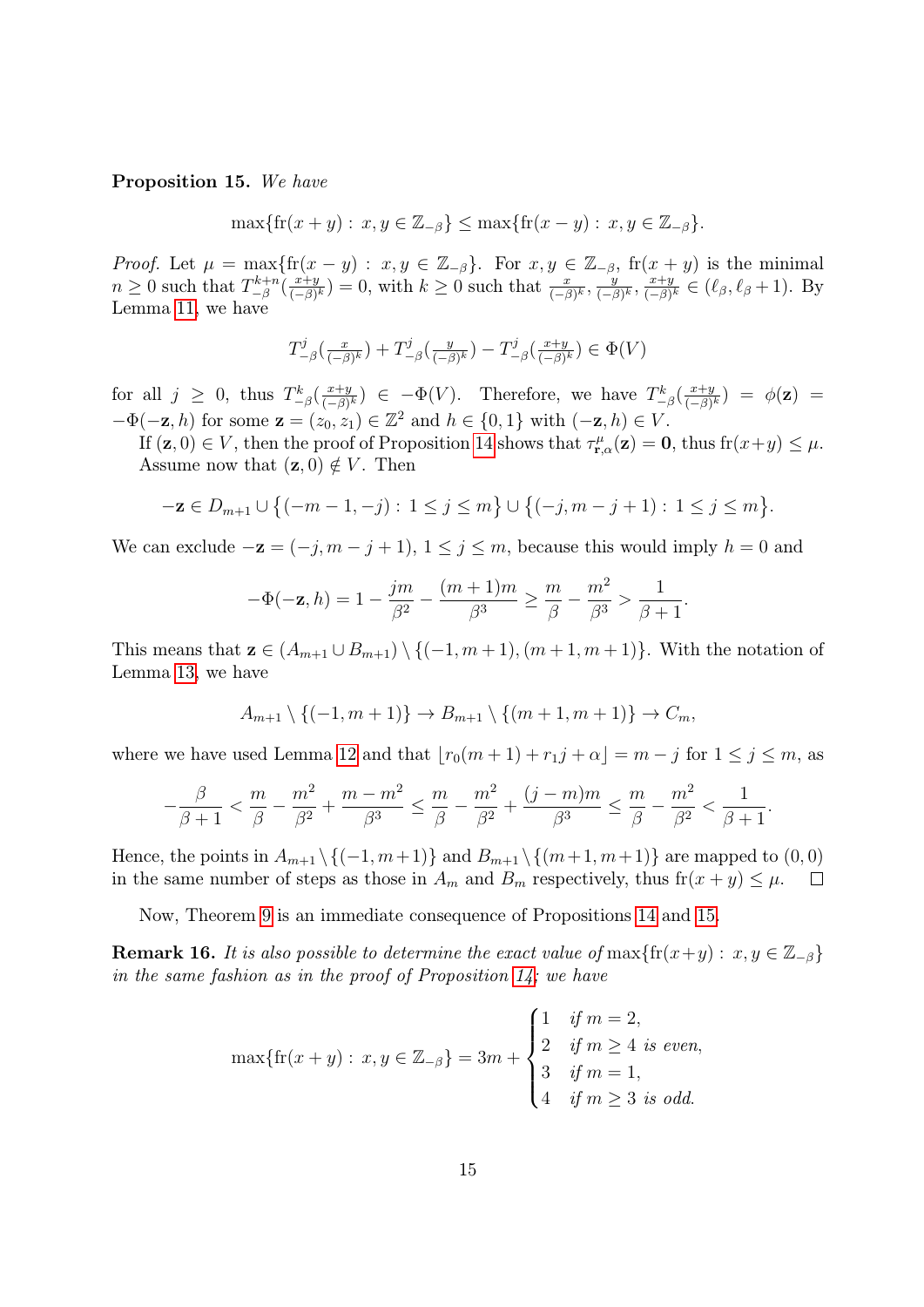### References

- <span id="page-15-1"></span>[1] S. Akiyama, Cubic Pisot units with finite beta expansions, Algebraic number theory and Diophantine analysis (Graz, 1998), 11–26, de Gruyter, Berlin, 2000.
- <span id="page-15-2"></span>[2] S. Akiyama, T. Borbély, H. Brunotte, A. Pethő, J. Thuswaldner, *Generalized radix* representations and dynamical systems. I., Acta Math. Hungar. 108 (2005), no. 3, 207–238.
- <span id="page-15-7"></span>[3] S. Akiyama, H. Brunotte, A. Pethő, J. Thuswaldner, *Generalized radix representations* and dynamical systems. II., Acta Arith. 121 (2006), no. 1, 21–61.
- <span id="page-15-5"></span>[4] S. Akiyama, K. Scheicher, Symmetric shift radix systems and finite expansions, Math. Pannon. 18 (2007), no. 1, 101–124.
- [5] P. Ambrož, Ch. Frougny, Z. Masáková, E. Pelantová, Arithmetics on number systems with irrational bases, Bull. Soc. Math. Belg. 10 (2003), 641–659.
- [6] J. Bernat, *Computation of*  $L_{\oplus}$  *for several cubic Pisot numbers*, Discrete Math. Theor. Comput. Sci. 9 (2007), no. 2, 175—193.
- <span id="page-15-6"></span>[7] H. Brunotte, Symmetric CNS trinomials, INTEGERS 9 (2009), A19, 201–214.
- [8] D. Dombek, Z. Masáková, T. Vávra, Confluent Parry numbers, their spectra, and integers in positive- and negative-base number systems, J. Théor. Nombres Bordeaux 27 (2015), 745–768.
- [9] K. Dajani, Ch. Kalle, *Transformations generating negative β-expansions*, INTEGERS 11B (2011), A5.
- <span id="page-15-4"></span>[10] S. Dammak, M. Hbaib, Number systems with negative bases, Acta Math. Hungar. 142 (2014), no. 2, 475–483.
- [11] Ch. Frougny, Confluent Linear Numeration Systems, Theor. Comput. Sci. 106 (1992), no. 2, 183–219.
- <span id="page-15-3"></span>[12] Ch. Frougny, A. C. Lai, Negative bases and automata, Discrete Math. Theor. Comput. Sci. 13 (2011), no. 1, 75–93.
- <span id="page-15-0"></span>[13] Ch. Frougny, B. Solomyak, Finite beta-expansions, Ergodic Theory Dynam. Systems 12 (1992), no. 4, 713–723.
- [14] P. J. Grabner, A. Pethő, R. F. Tichy, G. J. Wöginger, Associativity of recurrence multiplication, Appl. Math. Letters 7 (1994), no. 4, 85–90.
- [15] T. Hejda, E. Pelantová, Spectral Properties of Cubic Complex Pisot Units, Math. Comp. 85 (2016), 401–421.